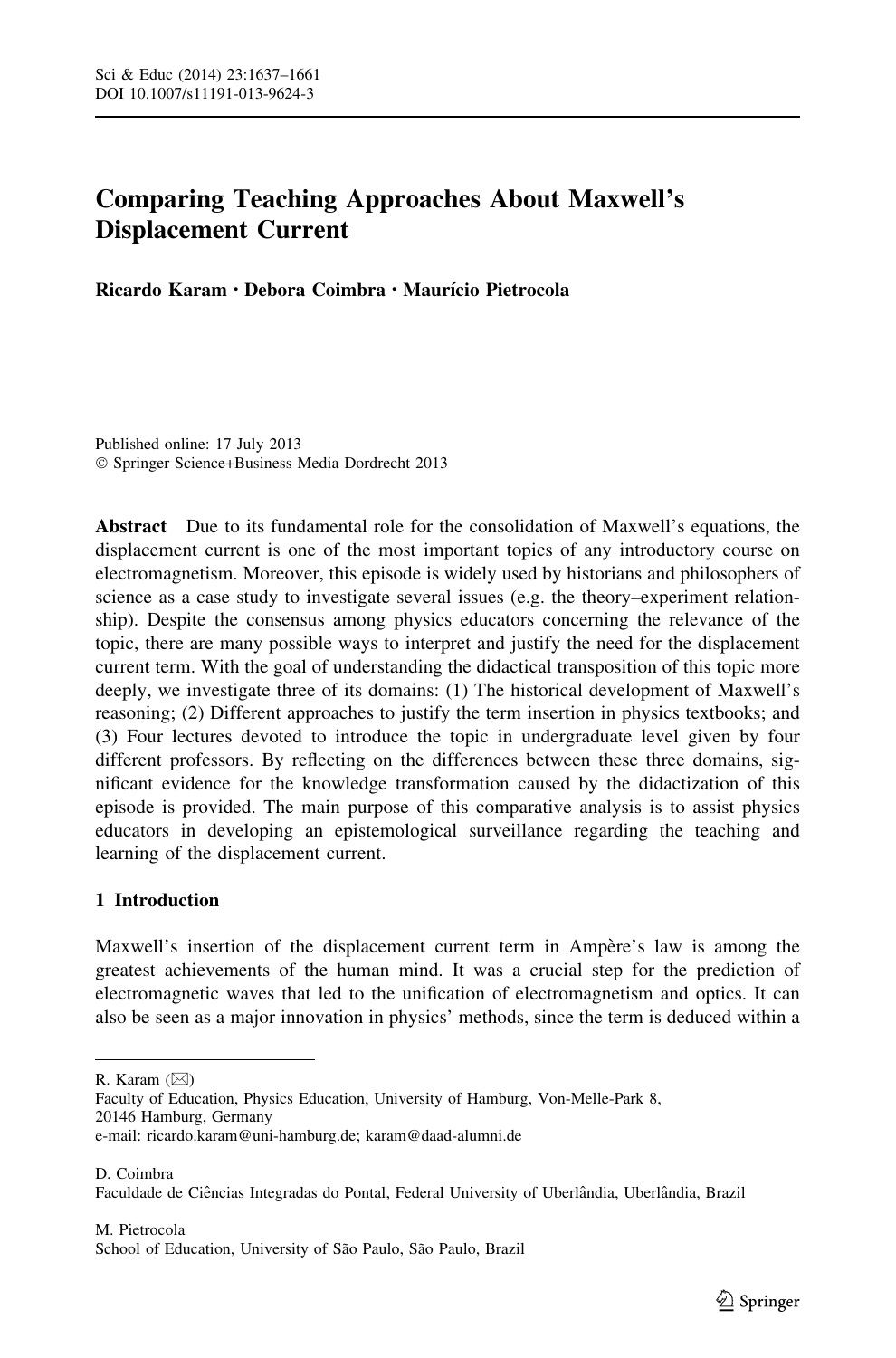<span id="page-1-0"></span>theoretical reasoning—instead of being the mathematical representation of observable phenomena—and its empirical detection came 20 years later than its proposition.

Consequently, this episode constitutes an unlimited source for debates (many of them controversial) among philosophers and historians of science, especially concerning the relationship between observation and theory. According to Poincaré ([1958\)](#page-24-0), Maxwell's triumph was due to his profound sense of mathematical symmetry. Buchwald [\(1996](#page-23-0)) uses this episode to highlight the intimate and mutual interplay between mathematics and physics in the nineteenth century. The displacement current insertion is the first example mentioned by Steiner ([1998\)](#page-24-0) to emphasize the crucial role played by ''Pythagorean analogies''—i.e. the analogies inexpressible in any other language but that of pure mathe-matics—in the "cardinal discoveries of contemporary physics". Duhem [\(1991](#page-24-0)) cites the displacement current episode to underline some of the differences between English and Continental scientists concerning the role given to algebra in logical systems; just to mention a few examples.

Due to its essential role for the consolidation of Maxwell's equations, the teaching of the displacement current is one of the most important topics of any course on electromagnetism. However, taking the educational perspective into account, there are many possibilities for justifying its insertion, which emphasize different aspects and encompass different views. Solving the charging capacitor problem, evoking symmetry arguments or highlighting inconsistencies with the continuity equation are some of the possibilities to justify the need for a change in Ampère's law. In this work, we draw attention to some implications of these different didactic approaches according to criteria like historical accuracy, philosophical position, mathematical pre-requisites and learning goals.

This paper is divided in three sections that address three different spheres of the didactization of this episode. It begins with a historical overview of Maxwell's path to the displacement current proposition. Then, several physics textbooks and articles are analyzed according to the way the term is presented and the reasons for its insertion. With the goal of investigating these differences more deeply and in authentic didactic situations, we analyze four physics lectures on the displacement current term, which were given by four different lecturers in undergraduate introductory level courses. By adopting a qualitative research approach, we intend to provide a substantial analysis of the didactical transposition of this episode with the purpose of informing physics educators in their task of teaching about the displacement current term.

#### 2 Historical Overview

In this section we present a brief overview of Maxwell's reasoning path that led to the displacement current term. We follow the traditional analysis of his work in three major papers, namely On Faraday's Lines of Force (I), On Physical Lines of Force (II) and A Dynamical Theory of the Electromagnetic Field  $(III)$ ,<sup>1</sup> and his final synthesis A Treatise on Electricity and Magnetism (IV). This review will help us to compare the didactic approaches from a historical perspective and identify some problems related to the inadvertent mention to Maxwell's thought in the textbooks and lectures analyzed. Due to the fact that several studies have already investigated these works in detail (e.g. Whittaker [1910;](#page-24-0) Bork [1963](#page-23-0); Bromberg [1968](#page-23-0); Chalmers [1975;](#page-23-0) Buchwald [1988;](#page-23-0) Siegel [1991](#page-24-0); Darrigol [2000\)](#page-24-0), a succinct and focused presentation shall be enough for the purposes of this work.

All the citations from these papers (I, II and III) refer to The Scientific Papers of James Clerk Maxwell, edited by W. D. Niven ([1890\)](#page-24-0).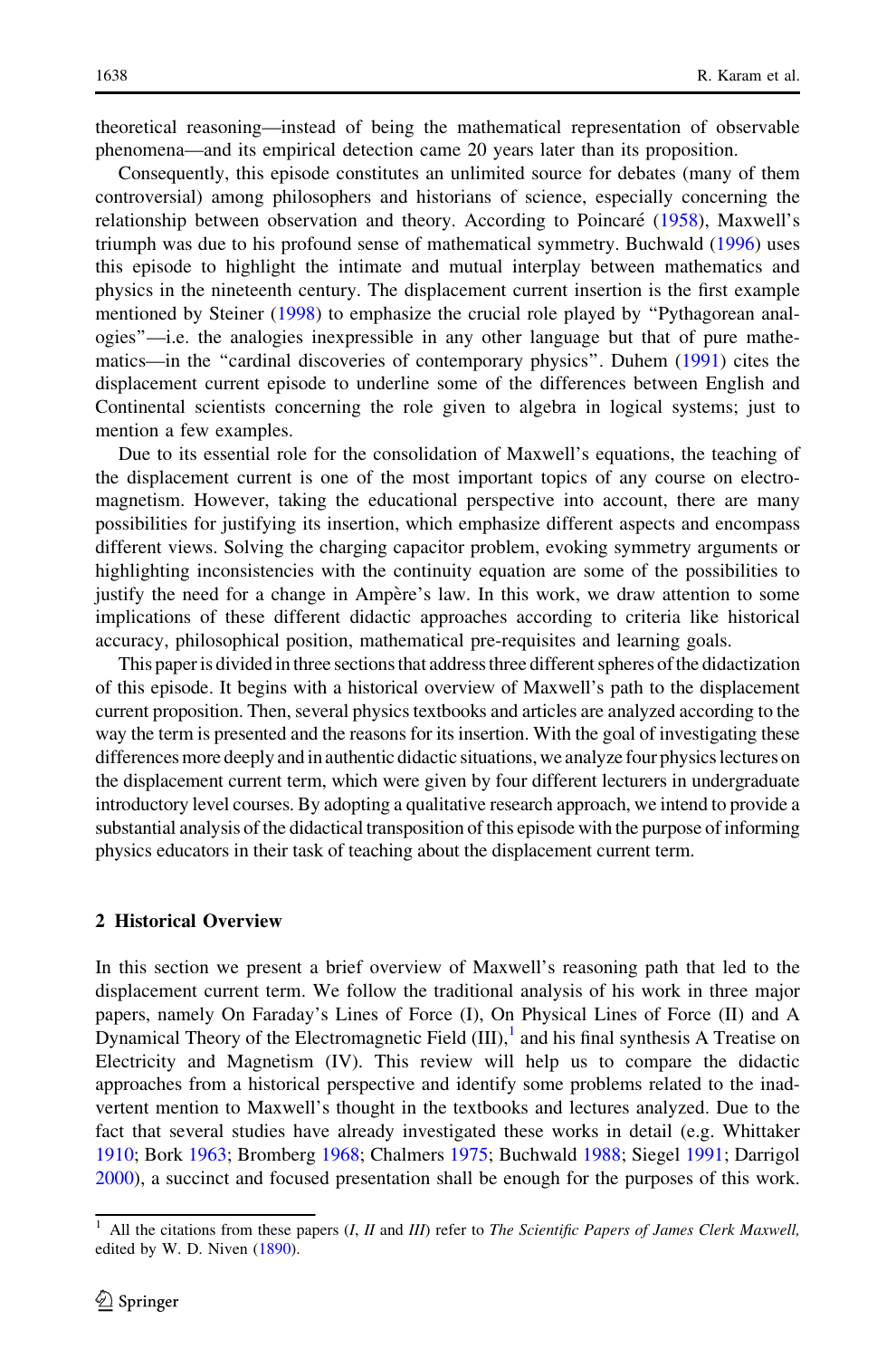## 2.1 On Faraday's Lines of Force (1855)

Maxwell's main goal in *I* is to give a mathematical formulation of Faraday's field conception  $(I, p. 157-158)$ . In order to accomplish that, he makes an extensive use of analogies, which is a major trait of Maxwell's reasoning. In this particular work, the analogy between electric/magnetic phenomena and the motion of an incompressible fluid, previously investigated by Thomson, is used as a powerful heuristic guide to describe Faraday's notion of *lines of force* mathematically. Instead of seeing the model as a faithful causal description of reality, Maxwell stresses its precision and descriptive role:

By referring everything to the purely geometrical idea of the motion of an imaginary fluid, I hope to attain generality and precision, and to avoid the dangers arising from a premature theory professing to explain the cause of the phenomena. (I, p. 159).

The displacement current term is not mentioned in I. When expressing the magnetic effect of an electric current, Maxwell presents the relation we know today as Ampère's law  $(J = \nabla \times H)$  as follows:

[...] if we define the measure of an electric current to be the total intensity of magnetizing force in a closed curve embracing it, we shall have

$$
a = \frac{d\beta}{dz} - \frac{d\gamma}{dy} \qquad b = \frac{d\gamma}{dx} - \frac{d\alpha}{dz} \qquad c = \frac{d\alpha}{dy} - \frac{d\beta}{dx}
$$

These equations<sup>2</sup> enable us to deduce the distribution of the currents of electricity whenever we know the values of  $\alpha$ ,  $\beta$ ,  $\gamma$ , the magnetic intensities (*I*, p. 194).

Thus, in I the only possible way to relate magnetic forces with electric effects is through conduction currents. Nevertheless, a remark pointing an apparent limitation of these equations is mentioned right afterwards:

We may observe that the above equations give by differentiation<sup>3</sup>

$$
\frac{da}{dx} + \frac{db}{dy} + \frac{dc}{dz} = 0
$$

which is the equation of continuity for closed currents. Our investigations are therefore for the present limited to closed currents; and we know little of the magnetic effects of any currents which are not closed  $(I, p. 194–195, \text{ our emphasis}).$ 

For incompressible fluids, this result implies that there exist neither sources nor sinks in any point in space. Using our modern concept of electricity that relates sources/sinks of electric field lines with charges, this equation is incompatible with the principle of charge conservation. Despite the difficulty in identifying Maxwell's reasons for making this comment, we notice that he was aware of the limitations of associating magnetic effects only to conduction currents. In his following papers, he works on changing these equations (Ampère's law and continuity equation) by adding a term that we now call displacement current. In *II* this term is presented by means of a mechanical interpretation.

<sup>&</sup>lt;sup>2</sup> Where  $a$ ,  $b$  and  $c$  are the Cartesian components of the electric current (today we think in terms of the current density vector) and  $\alpha$ ,  $\beta$ ,  $\gamma$  the Cartesian components of the magnetic force (magnetic field in actual terms). When compared with the actual representation of the components of the curl of a vector field, the different signs are due to a different orientation of the axes (x–west, z–south and y–upwards).

<sup>&</sup>lt;sup>3</sup> This is equivalent to our current notion of the divergence of a vector field.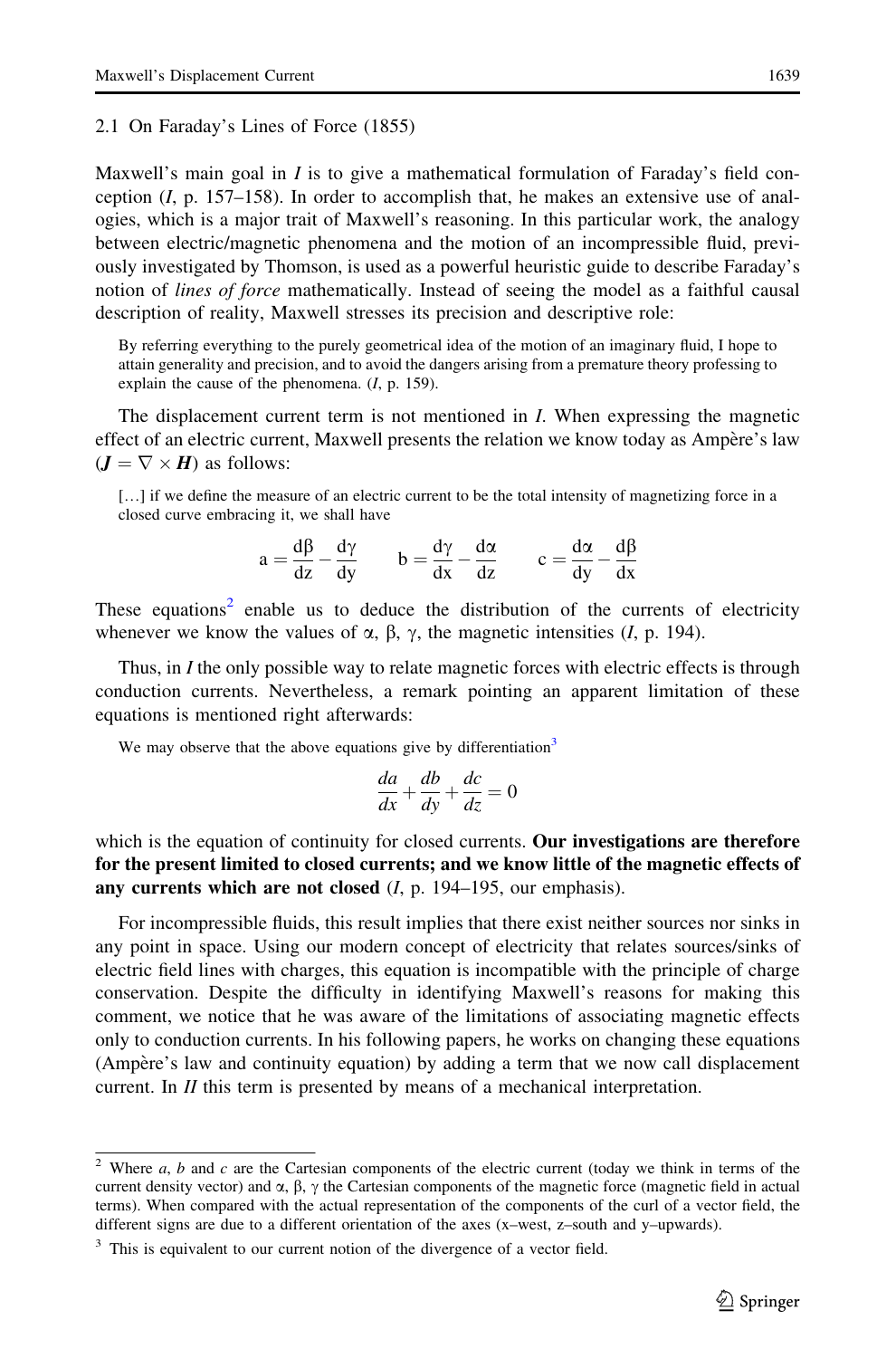#### 2.2 On Physical Lines of Force (1861)

The displacement current term appears for the first time in *II*. Maxwell's goal in this paper is to investigate the mechanical results of some states of tension and motion in an elastic medium in order to, *analogically*, compare these results with the electric and magnetic phenomena. Following Thomson's work on the vortical nature of magnetism, Maxwell expanded it to include electrostatics and optics, which enabled him to express the velocity of light in terms of electromagnetic quantities (Darrigol [2000](#page-24-0)). Once again, without regarding the mechanical model as a direct representation of reality, he stresses the heuristic role of this formal analogy:

The author of this method of representation does not attempt to explain the origin of the observed forces by the effects due to these strains in the elastic solid, but makes use of the mathematical analogies of the two problems to assist the imagination in the study of both  $(II, p. 453, our)$ emphasis).

The origin of the displacement current term comes from a correlation between electric conduction (conductors) and electric *displacement* (insulators) as it is explained in Maxwell's following quotation:

Bodies which do not permit a current of electricity to flow through them are called insulators. But though electricity does not flow through them, the electrical effects are propagated through them [...] Here then we have two independent qualities of bodies, one by which they allow of the passage of electricity through them, and the other by which they allow of electrical action being transmitted through them without any electricity being allowed to pass. […] The effect of this action on the whole dielectric mass is to produce a general displacement of the electricity in a certain direction. This displacement does not amount to a current, because when it has attained a certain value it remains constant, but it is the commencement of a current, and its variations constitute currents in the positive or negative direction, according as the displacement is increasing or diminishing  $(II, p. 490-491, \text{ our emphasis}).$ 

The formal association between electric conduction and displacement is justified since they both represent some kind of ''electric movement''. Dynamically speaking, this electric displacement must be related to an electric force, and this is mathematically expressed by the equation  $R = -4\pi E^2 h$ , where R is the electromotive force parallel to the z axis, E a coefficient depending on the nature of the dielectric and  $h$  the electric displacement.

This more general view of electric movements, that considers the variation of electric displacements  $\left(\frac{dh}{dt} = -4\pi E^2 \frac{dR}{dt}\right)$  as currents, must then appear in the equations that represent the relation between currents and magnetic forces. This is done (within the context the elasticity theory) by adding a term (what we now call displacement current) in Ampère's law as follows:

[...] a variation of displacement is equivalent to a current, and this current must be taken into account in equations (9) [Ampère's law] and added to r. The three equations then become

$$
p = \frac{1}{4\pi} \left( \frac{dy}{dy} - \frac{d\beta}{dz} - \frac{1}{E^2} \frac{dP}{dt} \right) q = \frac{1}{4\pi} \left( \frac{d\alpha}{dy} - \frac{d\gamma}{dx} - \frac{1}{E^2} \frac{dQ}{dt} \right) r = \frac{1}{4\pi} \left( \frac{d\beta}{dx} - \frac{d\alpha}{dy} - \frac{1}{E^2} \frac{dR}{dt} \right)
$$

where p, q, r are the electric currents in the directions of x, y, and z;  $\alpha$ ,  $\beta$ ,  $\gamma$  are the components of magnetic intensity; and P, Q, R are the electromotive forces [in the three directions respectively<sup>4</sup>] (*II*, p. 496–497).

Note that now the axes are oriented according to the actual convention.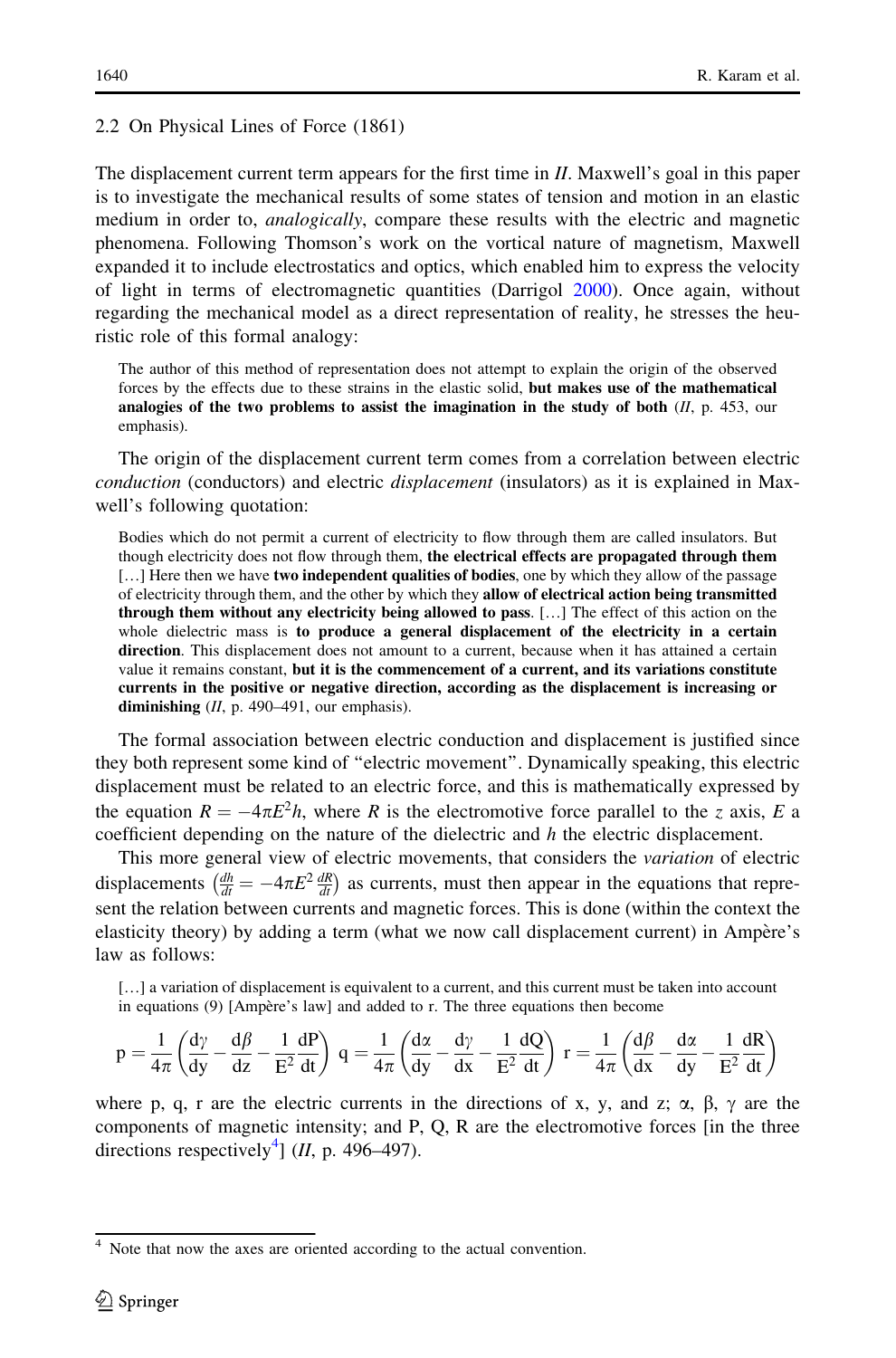These equations could be expressed with the actual compact notation by  $J = \nabla \times H - \frac{\partial E}{\partial t}$ . When comparing with *I*, it is evident that a term has been added and it is possible to associate a variation of the electric field<sup>5</sup> with magnetic effects. In *III*, we will see that due to another way of presenting these equations, this interpretation is not as clear.

The limitation of closed currents pointed out in  $I$  is then eliminated by adding a term for the time variation of the free electricity quantity  $e$  (*II*, p. 496):

Now if e be the quantity of free electricity in unit of volume, then the equation of continuity will be

$$
\frac{dp}{dx} + \frac{dq}{dy} + \frac{dr}{dz} + \frac{de}{dt} = 0
$$

In fact, this continuity equation is very similar to the one we use today to express the charge conservation  $(\nabla J + \frac{\partial \rho}{\partial t} = 0)$ .

Maxwell's most known achievement in this work is to suggest that ''light consists in the transverse undulations of the same medium which is the cause of electric and magnetic phenomena'' (II, p. 500). However, his reasons and methods to derive this conclusion are sources for a rather controversial debate among historians of science. Nevertheless, the importance of the electric displacement for this mechanical derivation of light lies in its relation to the elasticity of the medium:

[...] when we find electromotive force producing electric displacement in a dielectric, and when we find the dielectric recovering from its state of electric displacement with an equal electromotive force, we cannot help regarding the phenomena as those of an elastic body, yielding to a pressure, and recovering its form when the pressure is removed  $(II, p. 491–492, \text{ our emphasis}).$ 

In this sense, Maxwell supposed that a vibration of the medium could represent light. More specifically, he considered transverse waves in the elastic medium, related its coefficients k (elasticity) and m (density) with the electromagnetic constants  $\varepsilon$  and  $\mu$ , and showed that the velocity of these waves coincides with the ratio between the electromagnetic and electrostatic charge units. The value of this ratio,  $c$ , was already known from experiments performed by Weber and Kohlrausch and seemed to agree with Fizeau's value for the speed of light, supporting Maxwell's conclusion. However, as Duhem ([1902](#page-24-0)) pointed out, Maxwell had overlooked a factor of 2 in his deduction, which gave reasons for historians to infer that he adjusted his calculations to make the velocity of the waves in the elastic medium come out close to the observed velocity of light.<sup>6</sup>

2.3 A Dynamical Theory of the Electromagnetic Field (1864)

In general, this paper is written in a more precise and abstract way, since the mechanical models found in  $I$  and  $II$  are replaced by the notion of electromagnetic field. In this sense, the concrete images previously represented by drawings do not appear and the concise/ abstract language of equations prevails. Nevertheless, concerning his view on the way the electric and magnetic effects propagate in space, Maxwell insists that one of the main character of his investigations is to propose a *field theory*, as opposed to a theory that conceives action at distance (III, p. 527).

The term field is not to be found in this work. In II Maxwell is talking about forces.

<sup>6</sup> Different views can be found, for example, in Chalmers ([1975\)](#page-23-0) and Siegel ([1991\)](#page-24-0). A deeper discussion about Maxwell's theory of light is not among the goals of this work.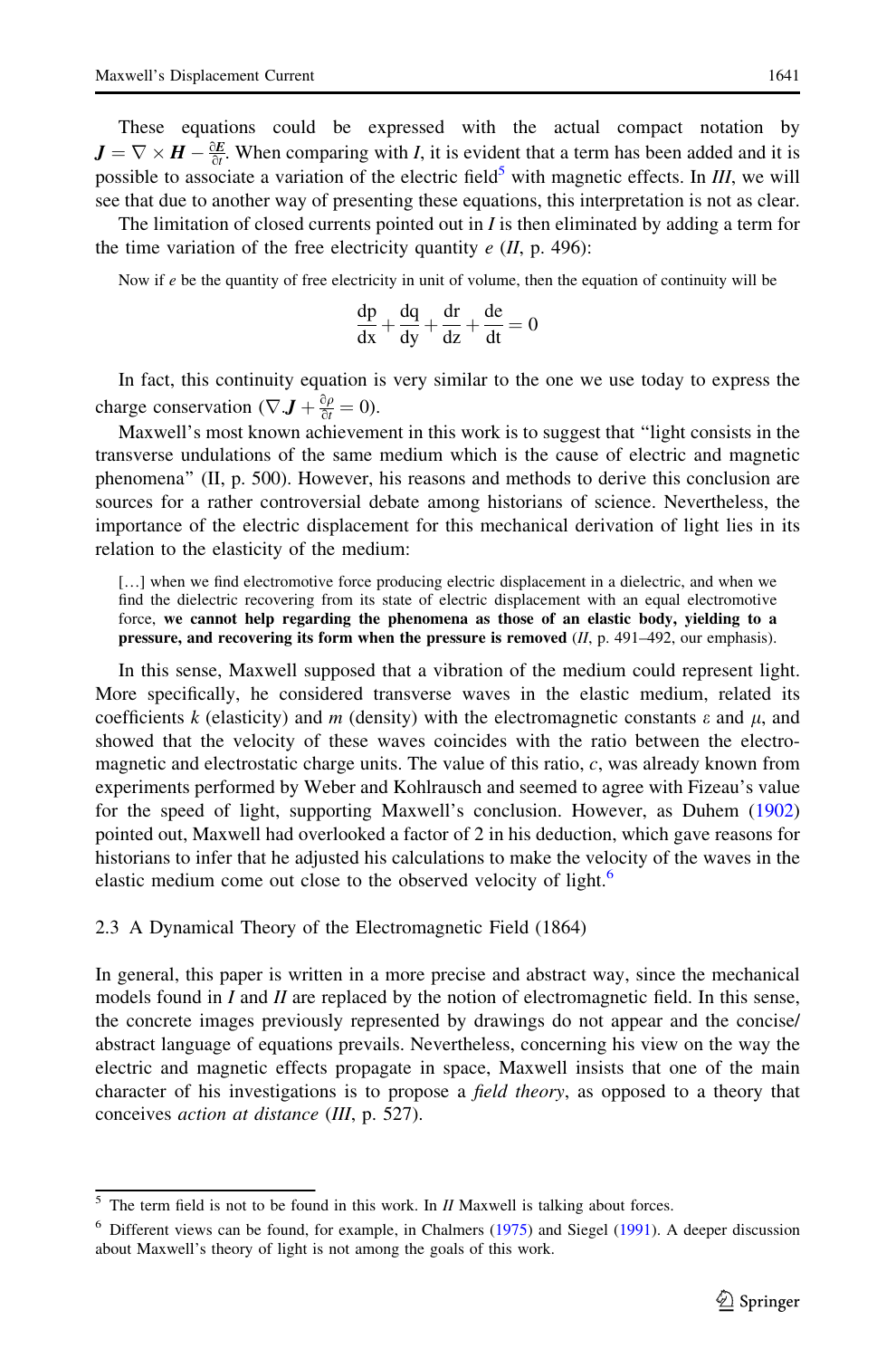Regarding the displacement current term, in this work Maxwell gives a broader definition of current, which encompasses the conduction current and the electric displacement, being therefore related to the total motion of electricity. When presenting the twenty general equations of the electromagnetic field containing twenty variables, the first is exactly the relation between variations of the electrical displacement, the true conduction and the total current (III, p. 554):

The variations of the electrical displacement [each component represented by a time derivative] must be added to the currents p, q, r to get the total motion of electricity, which we may call  $p', q', r'$ , so that

$$
p' = p + \frac{df}{dt} q' = q + \frac{dg}{dt} r' = r + \frac{dh}{dt}
$$

Then, this new concept of total current is incorporated in the equations that describe the relation between electric movement (total current) and the circulation of magnetic field (III, p. 557):

$$
\frac{dy}{dy} - \frac{d\beta}{dz} = 4\pi p' \frac{d\alpha}{dz} - \frac{dy}{dx} = 4\pi q' \frac{d\beta}{dx} - \frac{d\alpha}{dy} = 4\pi r'
$$

Maxwell called these the *equations of Total Currents* and it is worth noticing that, in this form, the relation between a changing electric field and a circulating magnetic field (using today's terms) is no longer evident as it was in II.

In a chapter called *Electromagnetic theory of light*, Maxwell combined his field equations to obtain a wave equation, in a similar way we are used to in today's physics lectures. As opposed to  $II$ , in  $III$  he reached a truly electromagnetic optics in which light became a waving electromagnetic field (Darrigol [2000\)](#page-24-0).

# 2.4 Treatise on Electromagnetism and Electricity  $(1873)^7$

In the Treatise Maxwell presents a comprehensive version of the theoretical investigations on electromagnetism in an extremely didactic style, with its structure resembling a classic physics textbook. When the general equations of the electromagnetic field are given (Chapter IX, volume 2) Maxwell refers to the historical development of the displacement current and presents his reasons for its proposal:

This equation [Ampère's law] is true only if we take  $u$ ,  $v$ , and  $w$  [current's Cartesian components] as the components of that electric flow which is due to the variation of electric displacement as well as to true conduction. We have very little experimental evidence relating to the direct electromagnetic action of currents due to the variation of electric displacement in dielectrics, but the extreme difficulty of reconciling the laws of electromagnetism with the existence of electric currents which are not closed is one reason among many why we must admit the existence of transient currents due to the variation of displacement. Their importance will be seen when we come to the electromagnetic theory of light (IV, v. 2, p. 231, our emphasis).

This passage confirms that the displacement current term is added mainly due to theoretical (instead of empirical) considerations and that its crucial role is due to the possibility of unifying optics and electromagnetism. This may explain why the displacement current has been such a fruitful case study for both historians and philosophers of science. Evidently, Maxwell has not only formalized the electromagnetic knowledge available in his time—in the sense of merely translating what was already known into a mathematical language—but he also gave original and crucial contributions to the theory. This involves

 $^7$  The page numbers for *IV* refer to Maxwell, J. C. ([1878](#page-24-0)).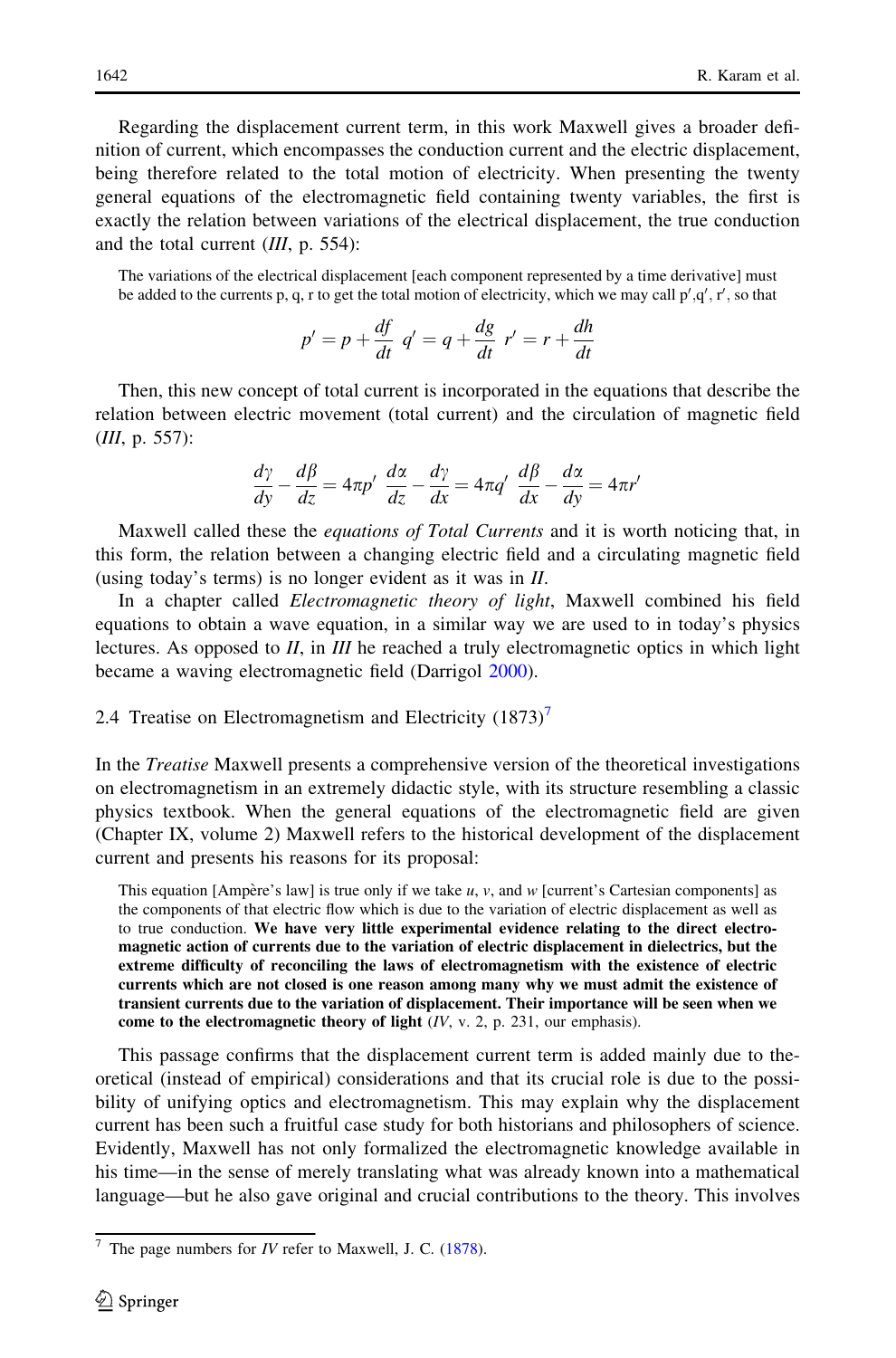the proposal of a broader notion of current encompassing the displacement current term. Maxwell's recognition of his own contribution concerning such amplification is made clear in the following quotation  $(IV, p. 232-233, \text{ our emphasis})$ :

We have now determined the relations of the principal quantities concerned in the phenomena discovered by Ørsted, Ampère and Faraday. To connect these with the phenomena described in the former parts of this treatise, some additional relations are necessary. [...] One of the chief peculiarities of this treatise is the doctrine which it asserts, that the true electric current G, that on which the electromagnetic phenomena depend, is not the same thing as  $\Re$ , the current of conduction, but that the time-variation of D, the electric displacement, must be taken into account in estimating the total movement of electricity, so that we must write,

$$
\mathfrak{G} = \mathfrak{R} + \dot{\mathfrak{D}}
$$
 (Equation of True Currents)

In  $IV$  we find Maxwell expressing the electromagnetic equations not only in terms of its components, but also with the synthetic language of Hamilton's quaternions (in this work, vectors are denoted by German capital letters). What we learn today as the Ampère-Maxwell law  $(\nabla \times \mathbf{B} = \mu_0 \mathbf{J} + \mu_0 \varepsilon_0 \frac{\partial \mathbf{E}}{\partial t})$  $(\nabla \times \mathbf{B} = \mu_0 \mathbf{J} + \mu_0 \varepsilon_0 \frac{\partial \mathbf{E}}{\partial t})$  was in the *Treatise* written as  $4\pi \mathbf{C} = V \nabla \mathfrak{H}$ , where C represent the true currents (conduction  $\Re$  + displacement  $\Im$ ),  $\Im$  is the magnetic force and  $V\nabla$  indicates that only the vector part of the result of the operation  $\nabla$  is considered, which represents our actual curl operator.

#### 2.5 Educational Implications

This brief historical overview highlights the complexity of Maxwell's reasoning and the difficulty to trace the path that led him to the proposal of the displacement current. Following Maxwell's thought becomes even more difficult considering that we are trained in the actual vector calculus notation (div, curl, grad) and that the abstract idea of a field (electric and magnetic) propagating through empty space is introduced in the very beginning of every course on electromagnetism.

Exactly due to the lack of clarity in defining and justifying the displacement current term, many critical remarks are addressed to this topic. Among them, Larmor (cited in Bromberg [1968\)](#page-23-0) accuses Maxwell of ignoring the theory of dielectric polarization of Poisson and Kelvin. Chalmers ([1975,](#page-23-0) p. 49) even claims that Maxwell was driven by the possibility of deducing a truly electromagnetic theory of light and ''juggled with his theory until he found the form of the displacement current that would enable him to derive a wave equation''. Duhem ([1991](#page-24-0), p. 79) also strongly criticizes Maxwell's approach by asking: ''How can we explain this almost complete absence of definition even when it is a question of the most novel and most important elements, and this indifference to setting up the equations for a physical theory?''

Other authors defend Maxwell's approach. Among them, Bromberg [\(1968\)](#page-23-0) remarks that the main difficulty for Maxwell's successors to understand his thought lies in the fact that he first introduced the displacement in the sense of Faraday's dielectric polarization, but then changed its original meaning in the course of his work, creating a totally new quantity. Similarly, Siegel ([1991](#page-24-0)) suggests that it is necessary to consider Maxwell's work as a whole in its British context instead of giving attention mainly to the signs in the equations.

The non-triviality of this episode—emphasized both in the historical overview and in the controversial debates between historians and philosophers of science—highlights some of the challenges faced by those who intend to teach about the displacement current in a historically accurate way. In fact, it seems impossible to focus on the theoretical implications of this insertion and at the same time give a precise view of its historical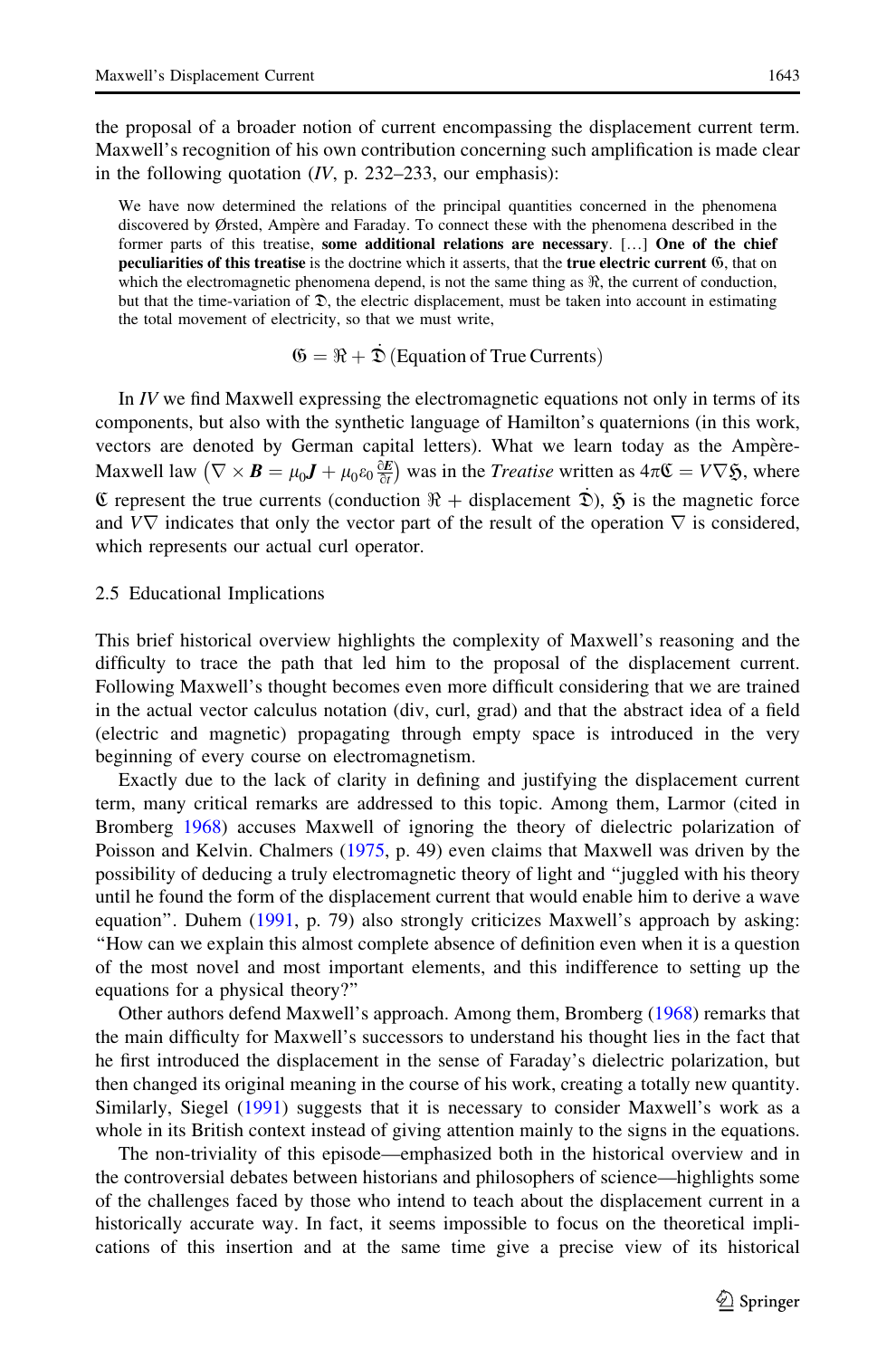<span id="page-7-0"></span>development. From a didactical/pedagogical perspective, the choices made by lecturers are strongly dependent on their learning goals. In the next section, we investigate the arguments used by several textbooks and articles to justify the displacement current insertion. Both the historical overview and the philosophical debates presented in this section will provide us with a critical lens to analyze these different approaches.

# 3 Didactic Transpositions in textbooks

Although textbooks usually have an important role in all educational areas, they play a distinguished one in science. Since the early nineteenth century, collections of consensual knowledge were organized with the purpose of training future scientists. The dissemination of these collections was responsible for a gradual extinction of the educational use of original texts. Kuhn remarks that the emergence of science textbooks is actually a consequence of epistemological peculiarities of the scientific knowledge. According to him, the very existence of textbooks reinforces the paradigmatic character of the experimental sciences. In Kuhn's words:

Perhaps the most striking feature of scientific education is that, to an extent quite unknown in other creative fields, it is conducted through textbooks, works written especially for students. […] Apparently scientists agree about what it is that every student of the field must know. That is why, in the design of a pre-professional curriculum, they can use textbooks instead of eclectic samples of research. (Kuhn [1963](#page-24-0), p. 350–51)

This consensus among scientists (materialized in textbooks) does not allow, however, to regard textbooks as faithful representatives of their research field. As much as they try to remain faithful to the original context, these books are didactic productions inserted in a specific educational project. This means that particular features and requirements of this education system must be taken into account when compared with the original epistemological context of the scientific knowledge. Chevallard [\(1991](#page-24-0)) clarifies this point by arguing that ''school knowledge'' is the result of a process he calls ''didactic transposition", which transforms the academic/scientific knowledge (savoir savant) in a didactized one (savoir a enseignant).

Far from being an absolute critic, the differentiation between school and scientific knowledge should be seen as a warning against a robust consensus.<sup>8</sup> Unsurprisingly, this transformation is often responsible for mistakes, over simplifications and distortions. This becomes especially problematic when textbooks make ''attempts'' to contextualize their approach historically. The inevitable tension between introducing the scientific paradigm and inserting historical remarks leads not just to a superficial, but mainly to an incorrect historical presentation. Whitaker calls this kind of approach *quasi-history*<sup>9</sup> and describes it as follows:

[quasi-history is] a result of the large numbers of books by authors who have felt the need to enliven their account of this [as well as others] episode[s] with a little historical background, but have in fact

<sup>&</sup>lt;sup>8</sup> According to Chevallard ([2007,](#page-24-0) p. 11), the admission of this very transformation of knowledge can be a traumatic process for the ones involved in teaching. In his words: ''Knowledge is not a given […] it is built up, and transformed, and—such was the keyword—transposed. The wound was twofold. For some people, especially for teachers, the statement was a threat to the unconscious belief that the world of knowledge was homogeneous, isotropic and indefinitely unblemished—therefore unquestionable. To others, [...] who regarded themselves as the true masters of knowledge [scholars], to them, the transposition principle came as a repudiation of their as yet unchallenged authority.

 $9$  See also the term *pseudo-history* in Allchin [\(2004](#page-23-0)).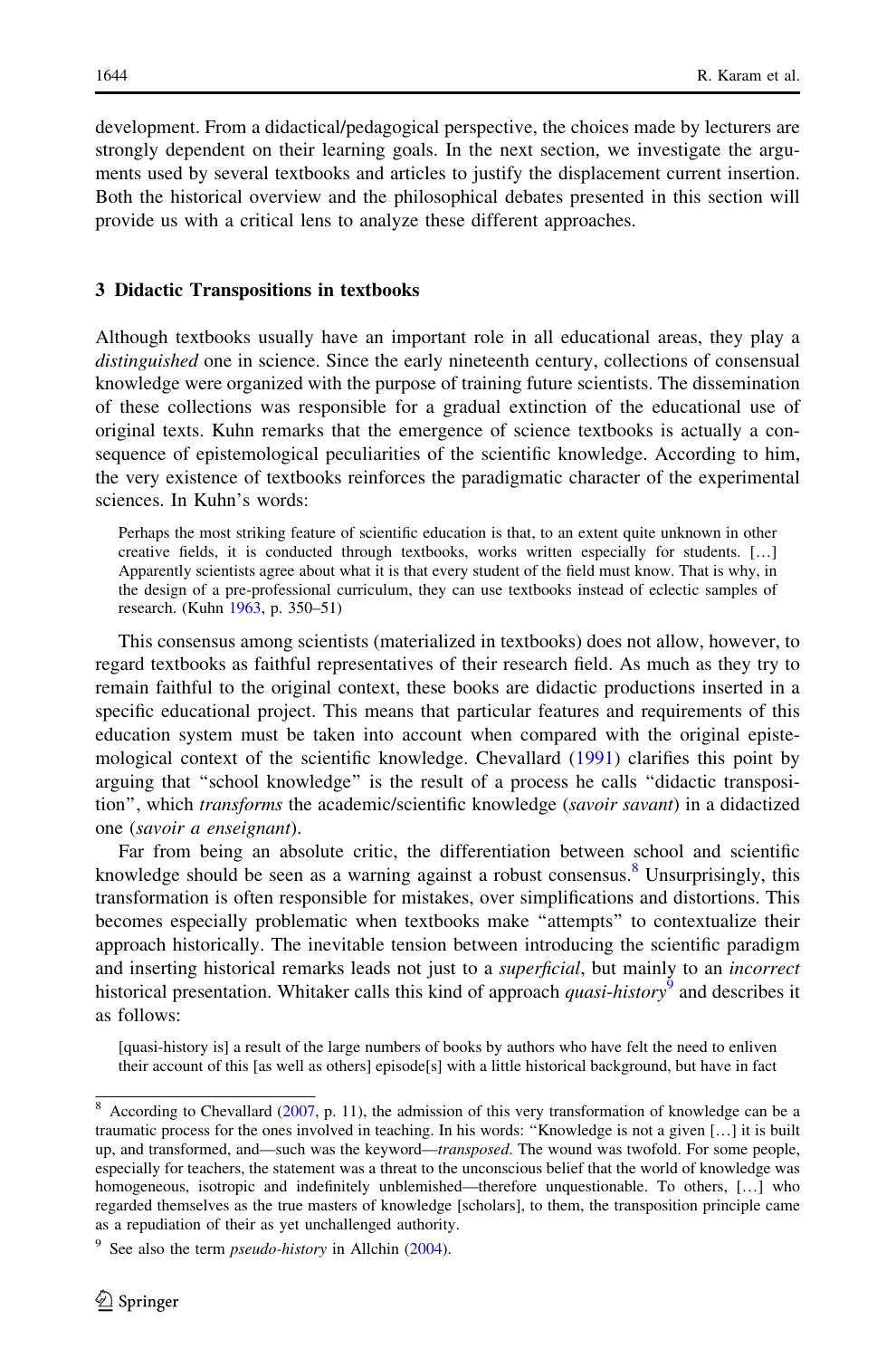Fig. 1 Charging capacitor (public domain)



rewritten the history so that it fits in step by step with the physics. Because the description of the physics is logical and orderly, the impression is necessarily given that this was also the way in which the ideas emerged historically (Whitaker [1979](#page-24-0), p. 109, our emphasis).

The literature is vast with analysis of similar problems in textbooks and there is no need for a review here. For the following analysis, it is important to be aware not only of the process, but also of some of the consequences of a didactic transposition. As we will see, in the didactization (transformation) of the displacement current episode, several historical aspects (presented in Sect. [2\)](#page-1-0) are not considered. Based on the analysis of textbooks and articles,  $\frac{10}{10}$  in this section we present a synthesis of the different lines of reasoning used to justify the need for the displacement current term and discuss some of their educational implications.

# 3.1 The Charging Capacitor Problem

The most common way to justify the need for the displacement current insertion is the charging (or discharging) capacitor problem (see Fig. 1). The problem is normally approached to show a contradiction in Ampère's law, since the application of the law gives different results for the circulation of magnetic field  $(\oint \mathbf{B} \cdot d\mathbf{l})$ , depending on the choice of the surface bounded by the same path  $(\oint \mathbf{B} \cdot d\mathbf{l} = \mu_0 I$  for  $S_1$  and  $\oint \mathbf{B} \cdot d\mathbf{l} = 0$  for  $S_2$ ). The situation can also be seen as in disagreement with Kirchhoff's current law, since there would be current flowing before (and after) the capacitor plates, but not between them. In a more general way, the charging capacitor problem is used as an exemplar to highlight the incompleteness of Ampère's law in dynamic situations.

In introductory level textbooks, Maxwell's equations are commonly presented within the integral formalism, which also seems to constrain the possibilities of explaining the need for the displacement current term. Possibly related to this limitation, references to charge conservation, when found, are not fully exploited. Another possible approach is to

<sup>&</sup>lt;sup>10</sup> The sample of the textbooks consists mainly of traditional and well established collections (e.g. Halliday et al. [2011;](#page-24-0) Tipler [1982\)](#page-24-0), the ones used as references in some of the lectures analyzed (Giancoli [2000](#page-24-0); Serway and Jerwey [2008](#page-24-0)) as well as other famous ''unorthodox'' approaches such as Feynman et al. [\(1964\)](#page-24-0) and Purcell [\(1985](#page-24-0)). The articles mentioned are based on a literature review we conducted (mainly in the AJP) of papers where alternative ways to justify the displacement current insertion are presented.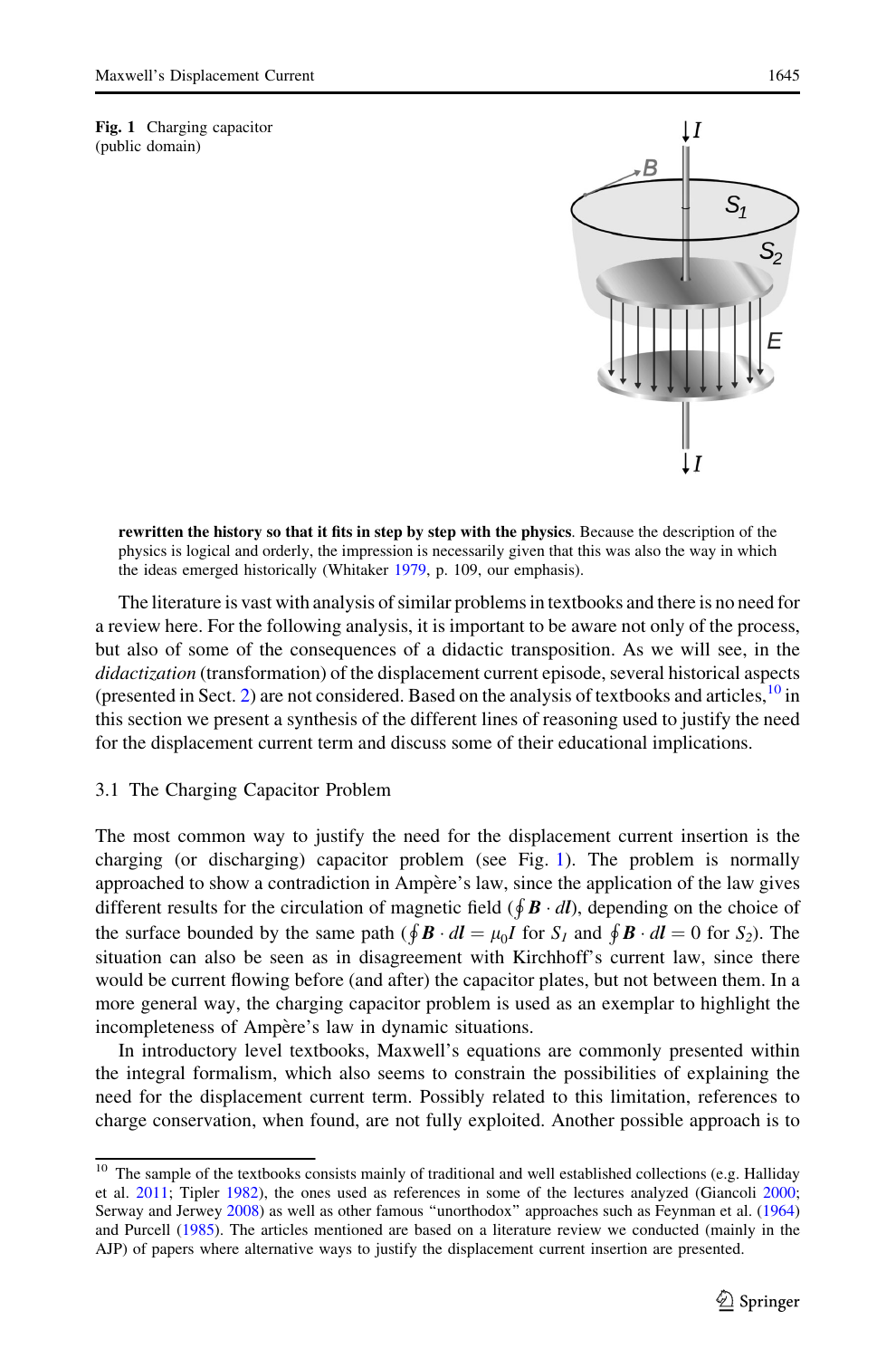insert the displacement current as an *ad hoc* hypothesis and treat the charging capacitor as an application. In this case, its validity is established by its success in giving agreement to previously observed electromagnetic phenomena and in predicting new phenomena subsequently checked by experimental observation.

Due to the possibility of justifying the insertion of the displacement current term in a clear and rational way (and also within the integral formalism), the charging capacitor problem has proved irresistible<sup>11</sup> for many physics textbooks and is strongly established in the didactic transpositions of the displacement current. Nevertheless, when we look for this example in Maxwell's work, we do not find such an important role in his argumentation, but a more speculative result of an empirical situation where the displacement current would be applied. In the *Treatise* we found the following remark:

The current produces magnetic phenomena in its neighborhood. If any closed curve be drawn, and the line-integral of the magnetic force taken completely round it, then, if the closed curve is not linked with the circuit, the line-integral is zero, but if it is linked with the circuit, so that the current i flows through the closed curve, the line-integral is  $4\pi i$  [...] Note—The line-integral  $4\pi i$  depends solely on the quantity of the current, and not on any other thing whatever. It does not depend on the nature of the conductor through which the current is passing, as, for instance, whether it be a metal or an electrolyte, or an imperfect conductor. We have reason for believing that even when there is no proper conduction, but merely a variation of electric displacement, as in the glass of a Leyden jar during charge or discharge, the magnetic effect of the electric movement is precisely the same.  $(IV, v. 2, p. 142–144, \text{ our emphasis}).$ 

The hypothetical character of Maxwell's statement about the charging capacitor problem—stressed in the sentence ''we have reason to believe''—shows that this conclusion is plausible within the theoretical framework of the Treatise, but implies that an experimental confirmation of this magnetic effect should be pursuit.

Experiments that aimed at providing evidence for the existence of the displacement current by measuring the magnetic effects between the plates of a charging (or discharging) capacitor were indeed made.<sup>12</sup> The technical difficulties related to the measurement of such a negligible effect are normally surmounted by using materials with high dielectric constants and inserting a toroidal coil between the capacitor plates.

Although the results of these experiments have been successfully reproduced, some authors criticized their interpretation as an evidence for the existence of the displacement current. The main problem lies on the causal assertion that the displacement current is responsible for the magnetic field. French ([2000](#page-24-0)) defends that this interpretation is incorrect, since the magnetic field inside the plates could be ascribed entirely to conduction currents if one applies Biot-Savart's law and takes the fringing field effects into account.<sup>13</sup> The situation is much more complex if a dielectric is inserted between the plates due to the oscillatory movement of charges under the application of an alternating electric field.

# 3.2 Charge Conservation

Using the differential formulation of Maxwell's equations, some textbooks (e.g. Feynman et al.  $1964$ ; Demtröder  $2009$ ) relate the insertion of the displacement current term with an

 $\frac{11}{11}$  This expression was used by Holton ([1969\)](#page-24-0) to justify the didactic use of the Micheslon-Morley experiment in the teaching of Special Relativity, despite its dispensable role for Einstein's theory.

 $12$  The first record of such experiment goes back to 1899 in the report "On the Magnetic Action of Displacement-currents in a Dielectric'' written by Silvanus P. Thomson. Similar experiments are found in (Meissner [1964](#page-24-0); Carver and Rajhel [1974;](#page-23-0) Rizotto [1999\)](#page-24-0).

<sup>&</sup>lt;sup>13</sup> The situation is discussed in detail in Purcell [\(1985](#page-24-0), pp. 328-330) and in French and Tessman ([1963\)](#page-24-0).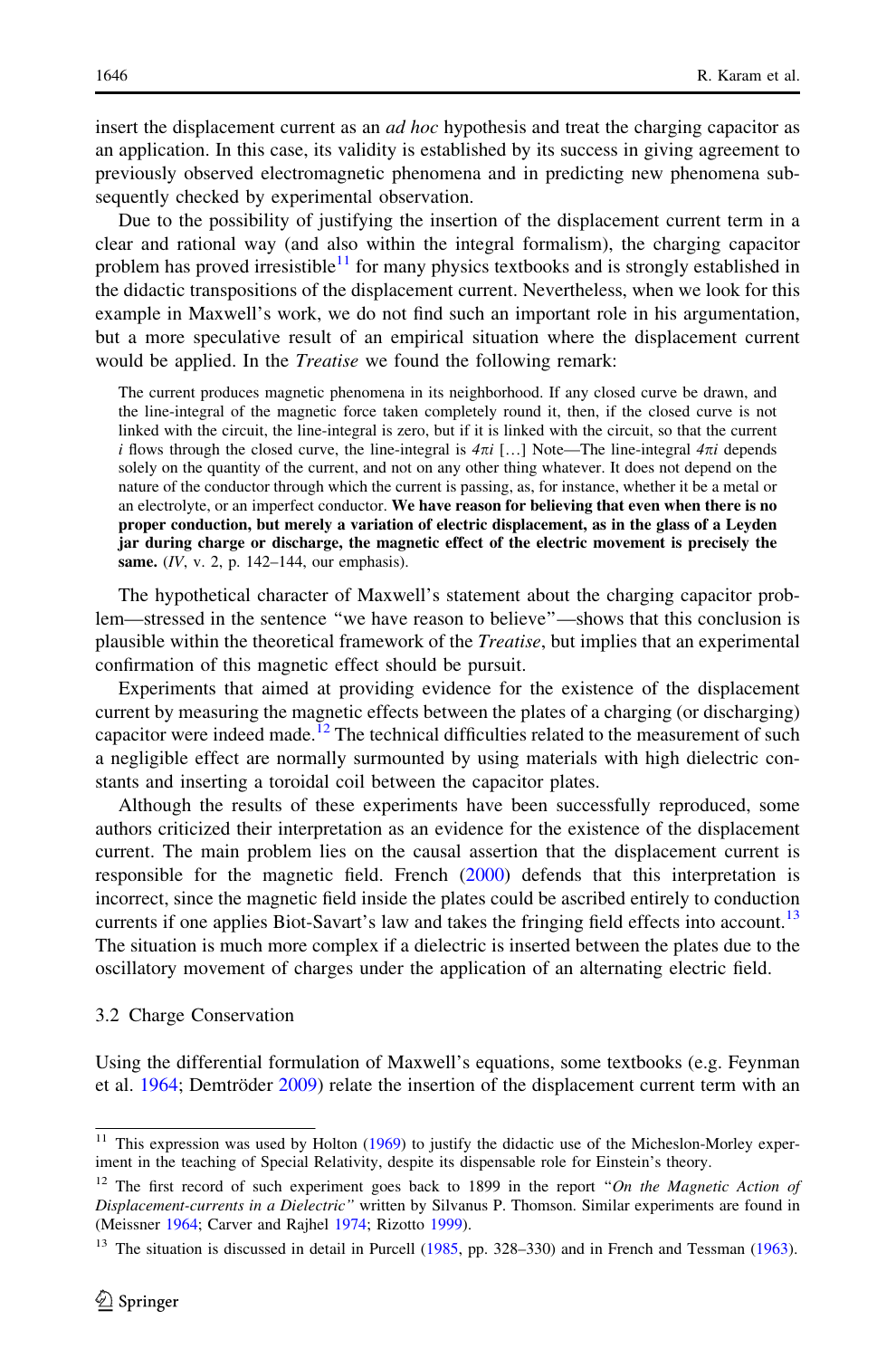attempt to make Ampère's law coherent with charge conservation (expressed in the continuity equation) and with Gauss's law. This line of argumentation is used in Feynman's lectures as follows:

He [Maxwell] then noticed that there was something strange about Eq. (18.1)  $\left[\nabla \times \mathbf{B} = \frac{j}{\epsilon_0 c^2}\right]$ . If one takes the divergence of this equation, the left-hand side will be zero, because the divergence of a curl is always zero. So this equation requires that the divergence of  $j$  also be zero. But if the divergence of  $j$  is zero, then the total flux of current out of any closed surface is also zero.

The flux of current from a closed surface is the decrease of the charge inside the surface. This certainly cannot in general be zero because we know that charges can be moved from one place to another. The equation  $\nabla \cdot \mathbf{j} = -\frac{\partial \rho}{\partial t}$  has, in fact, been almost our definition of j. This equation expresses the very fundamental law that electric charge is conserved—any flow of charge must come from some supply. Maxwell appreciated this difficulty and proposed that it could be avoided by adding the term  $\frac{\partial E}{\partial t}$  to the right-hand side of Eq. (18.1); he then got  $c^2 \nabla \times \mathbf{B} = \frac{i}{\varepsilon_0} + \frac{\partial E}{\partial t}$  (Feynman et al.  $1964, 18-1$  $1964, 18-1$ .<sup>14</sup>

In other words, the main argument is that since the term  $\nabla \times \mathbf{B}$  is "divergence free" by virtue of its mathematical structure (the divergence of the *curl* is always zero), this means that Ampère's law is only applicable to closed circuits. It seems easier to make this inconsistency plausible within the vector differential formalism.<sup>15</sup> This highlights the difficulties faced by didactic approaches that present only the integral formulation if they intend to mention Maxwell's concern with the continuity equation. According to Siegel ([1991\)](#page-24-0) this problem is indeed in the center of Maxwell's reasons for inserting the displacement current:

Maxwell did basically what the standard account says he did: He modified Ampère's law in order to generalize it to the open circuit, in a manner consistent with the equation of continuity and Coulomb's law [we have referred to  $\nabla \cdot \mathbf{E} = \frac{\rho}{\epsilon_0}$  as Gauss's law]. His goal in that, however, was not a complete and consistent set of electromagnetic equations for its own sake, but rather a complete and consistent mechanical model of the electromagnetic field. (Siegel [1991,](#page-24-0) p. 97).

If consistency with the continuity equation (charge conservation) is such a fundamental principle, then it seems plausible to consider the possibility of deriving the displacement current through an inverted reasoning, i.e. by imposing its validity and obtaining the  $\partial E/\partial t$ term as a consequence. This is the line of reasoning used by Mello ([1972\)](#page-24-0) to obtain the displacement current term from Biot-Savart's law. Although the formalism needed to follow this derivation is normally beyond introductory level courses, the main idea behind it seems to be pedagogically relevant also for the students' first contact with the electromagnetic theory.

Many elementary textbooks begin the study of magnetostatics with Biot-Savart's law, similarly to Coulomb's law in electrostatics. There is indeed an analogy between these laws (Coulomb and Biot-Savart), since the fields are inversely proportional to  $r^2$  and directly proportional to their sources (Weber and Macomb [1989\)](#page-24-0). Moreover, in electrostatics chapters it is very common to find Coulomb's law being derived from Gauss's law (or the contrary, Gauss's law from Coulomb's), which stresses the equivalence between

<sup>&</sup>lt;sup>14</sup> It is important to mention that Feynman clearly states that Maxwell did not reason this way. The sequence of this passage shows Feynman's careful position concerning assertions about Maxwell's thought: ''It was not yet customary in Maxwell's time to think in terms of abstract fields. Maxwell discussed his ideas in terms of a model in which the vacuum was like an elastic solid. He also tried to explain the meaning of his new theory in terms of the mechanical model''.

<sup>&</sup>lt;sup>15</sup> Gauthier [\(1983](#page-24-0)) proposes a method that exploits the general implications of electric charge conservation and is formulated in the integral representation of Maxwell's equations. However, we were not able to find textbooks using this method.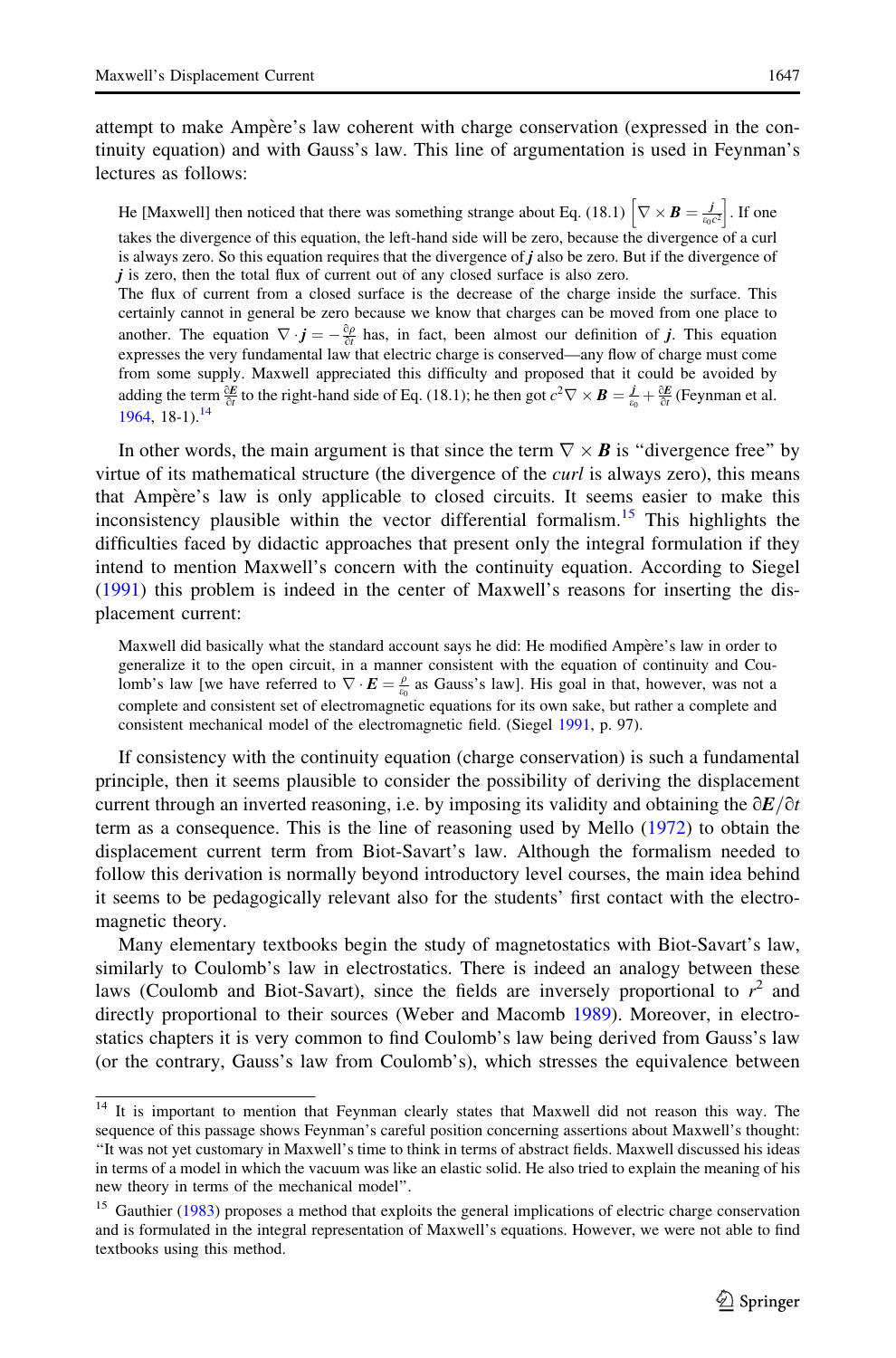these two laws (at least for static situations). Preserving this analogical reasoning, it is plausible to expect some sort of equivalence between Ampère's and Biot-Savart's law. Considering Biot-Savart's law as  $16$ :

$$
\boldsymbol{B} = \frac{\mu_0}{4\pi} \int\limits_C \frac{Id\boldsymbol{l}' \times \hat{\boldsymbol{r}}}{r^2} = \frac{\mu_0}{4\pi} \int\limits_V \frac{\boldsymbol{J}(\vec{\boldsymbol{r}}') \times \hat{\boldsymbol{r}}}{r^2} dV'.
$$

The first term is applied to a steady line current whereas the second one to a volume current. In order to obtain Ampère's law from it, the *curl* operator is applied on both sides of the equation (volume integral) and, after some manipulation,  $17$  the following result is obtained:

$$
\nabla \times \boldsymbol{B} = \frac{\mu_0}{4\pi} \nabla \times \int\limits_V \frac{\boldsymbol{J}(\vec{r}') \times \hat{r}}{r^2} dV' = \mu_0 \boldsymbol{J}(\vec{r})
$$

which is the expression of Ampère's law, the analog to Gauss' law in electrostatics. In the process of this derivation, the physical assumption of steady-state magnetic phenomena  $(\nabla \cdot \mathbf{J} = 0)$  has to be made. However, what Mello [\(1972](#page-24-0)) shows in his paper is that if this assumption is *not* made and instead the charge conservation is imposed ( $\nabla \cdot \mathbf{J} = -\partial \rho / \partial t$ ), then the displacement current term arises from the derivation.

The other way around, i.e. the derivation of Biot-Savart's from Ampère's law, is made possible by a mathematical way of representing the magnetic field using the vector potential formalism. Considering the non-existence of magnetic poles ( $\nabla \cdot \mathbf{B} = 0$ ) one can write

$$
\bm{B}=\nabla\times\bm{A}
$$

where  $\bf{A}$  is the vector potential. Then, substituting in Ampère's law (differential form)

$$
\nabla \times \nabla \times A = \nabla (\nabla \cdot A) - \nabla^2 A = \mu_0 J.
$$

To solve this differential equation one needs to choose a  $\nabla \cdot A$  dependence, the simplest choice being  $\nabla \cdot A = 0.18$  Then, the solution becomes

$$
A = \frac{\mu_0}{4\pi} \frac{J}{r} dV'
$$

whose rotational is exactly Biot-Savart's expression. Most textbooks that introduce the vector potential contain this demonstration.

In another attempt to underline the relation between Biot-Savart's and Ampère's laws, Weber and Macomb [\(1989](#page-24-0)) investigated different solutions for the following problem:

Suppose we have two point charges of equal magnitude but opposite charge placed on the z axis at  $\pm$  L/2. Find the value of magnetic field **B** at any point in the midplane defined by  $z = 0$  due to a steady current between the two point charges (Tipler [1982](#page-24-0), p. 750–751).

 $\frac{16}{r}$  represents the distance between the wire element and the point at which the field is calculated (given that  $\vec{r}' = 0$ ) and  $dl'$  is a vector whose magnitude is the length of the differential element of the wire and whose direction is equal to the conventional current.

<sup>&</sup>lt;sup>17</sup> A detailed presentation can be found in Greiner [\(1998](#page-24-0)).

<sup>&</sup>lt;sup>18</sup> The differential equation describing a propagation of the vector potential was derived by Maxwell, who defined A as electrokinetic momentum and his choice was  $\nabla \cdot A = 0$ , called afterwards Coulomb's gauge (Buchwald [1988](#page-23-0), p. 103).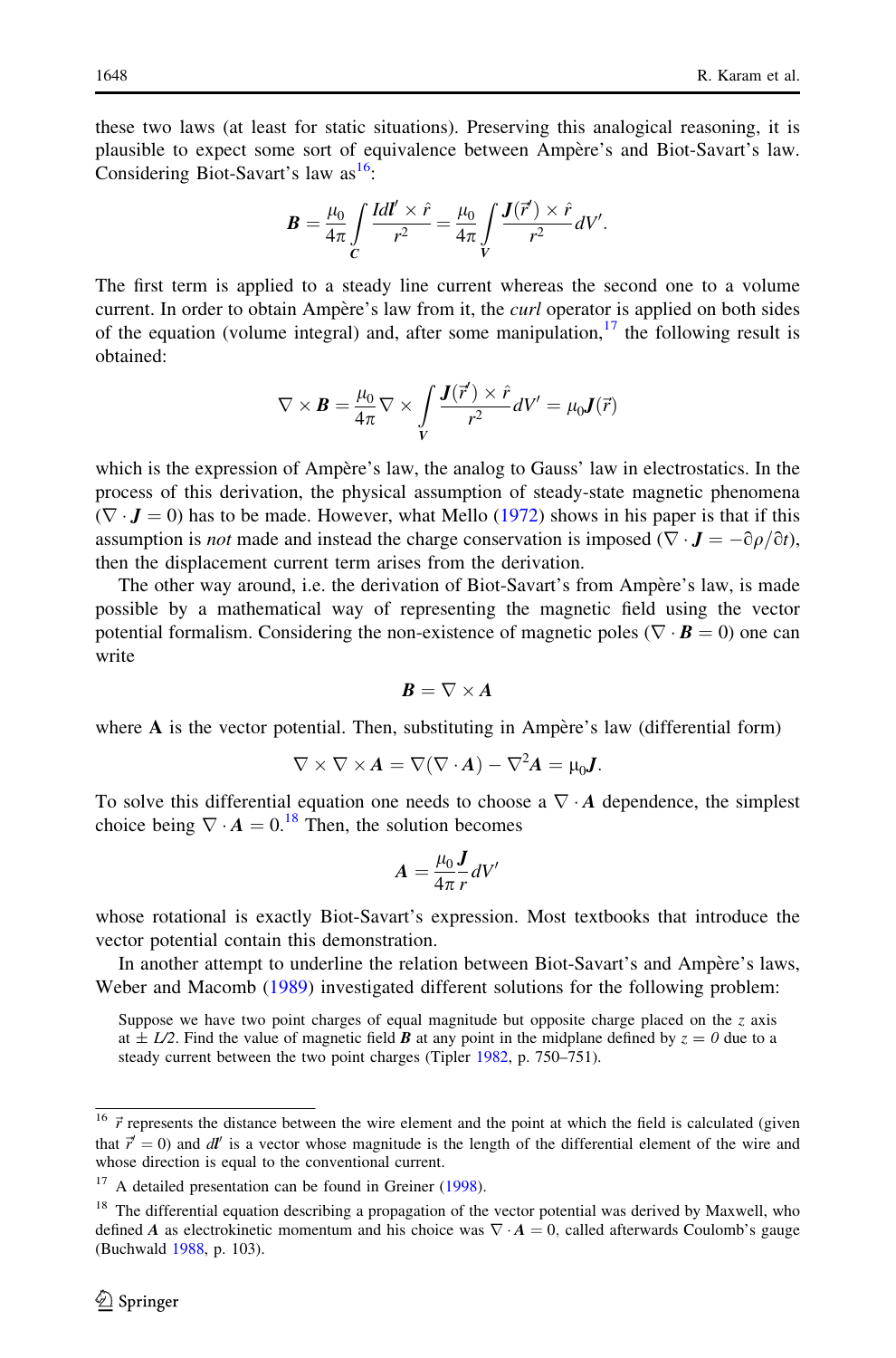First, the authors applied Ampère-Maxwell's law (i.e. with the displacement current term) together with Coulomb's law to carry out the calculation of  $\bm{B}$ . Next, they used Biot-Savart's law for the same purpose and noted that nothing but conduction current was needed to obtain the same solution. In their conclusion, the authors highlight the importance of emphasizing the equivalence between the two laws at the introductory level, to assure students that both laws embody the same physics.

Before we present another common way of justifying the displacement current, an important remark is needed. The overall argument used in the previous subsections imply the idea that Maxwell modified Ampère's law to accommodate the charging capacitor problem (3.1) and/or to make it coherent with the continuity equation (3.2). From a historical perspective, this is however untrue, since Ampère's law (in the way proposed by Ampère) was in fact a *force law* between two circuits transporting electric currents (Whittaker [1910](#page-24-0)). In other words, Ampère's theory was developed within a complete different theoretical framework—based on the idea of action at a distance—whereas Maxwell follows Faraday's tradition and proposes a *field theory*. According to Buchwald ([1988\)](#page-23-0), this is in fact Maxwell's greatest contribution to modern physics:

Modern theory seeks unified explanations in an unmodifiable set of field equations coupled through electron motion to intricate microphysical models. Maxwellian theory sought unity through a highly plastic set of field equations coupled to Hamilton's principle […]. In modern theory, charge is the source of the electric field, and current is a source of the magnetic field. In Maxwellian theory, charge is produced by electric field; current, in the usual sense of rate of change of charge over time, is only indirectly related to the magnetic field (Buchwald [1988](#page-23-0), p. 23).

The fundamental step toward the displacement current was taken in the context of Maxwell's attempt to link the equations related to electric currents with the electrostatics ones, through the continuity equation. Maxwell's interpretation of electromagnetic phenomena established a chain of parallel linkages between the mechanical and electromagnetic levels that provided a connection, in the theory, between magnetic and electrical fields, which were understood as fundamental. Charges and currents belonged to another sort of tradition, the Continental one, which regarded these concepts as primary. According to Siegel ([1991](#page-24-0)), Lorentz constructed a dualistic theory giving charges, currents and fields the same importance.

#### 3.3 Symmetry Arguments

In the search for plausible reasons for Maxwell's proposal of the displacement current term, some authors claim the need for symmetry between  $E$  and  $\hat{B}$  in the curl equations. The argument is presented in two textbooks as follows:

In Chapter 30 you saw that a changing magnetic flux induces an electric field, and we ended up with Faraday's law of induction in the form

$$
\oint \boldsymbol{E} \cdot d\boldsymbol{s} = -\frac{d\phi_B}{dt}
$$
 (Faraday's law of induction)

Here, E is the electric field induced along a closed loop by the changing magnetic flux  $\phi_B$  encircled by that loop. Because symmetry is often so powerful in physics, we should be tempted to ask whether induction can occur in the opposite sense; that is, can a changing electric flux induce a magnetic field? (Halliday et al. [2011,](#page-24-0) p. 863, our emphasis).

Is it possible that magnetic fields could be produced in another way as well? For if a changing magnetic field produces an electric field, as discussed in Section 29–7, then perhaps the reverse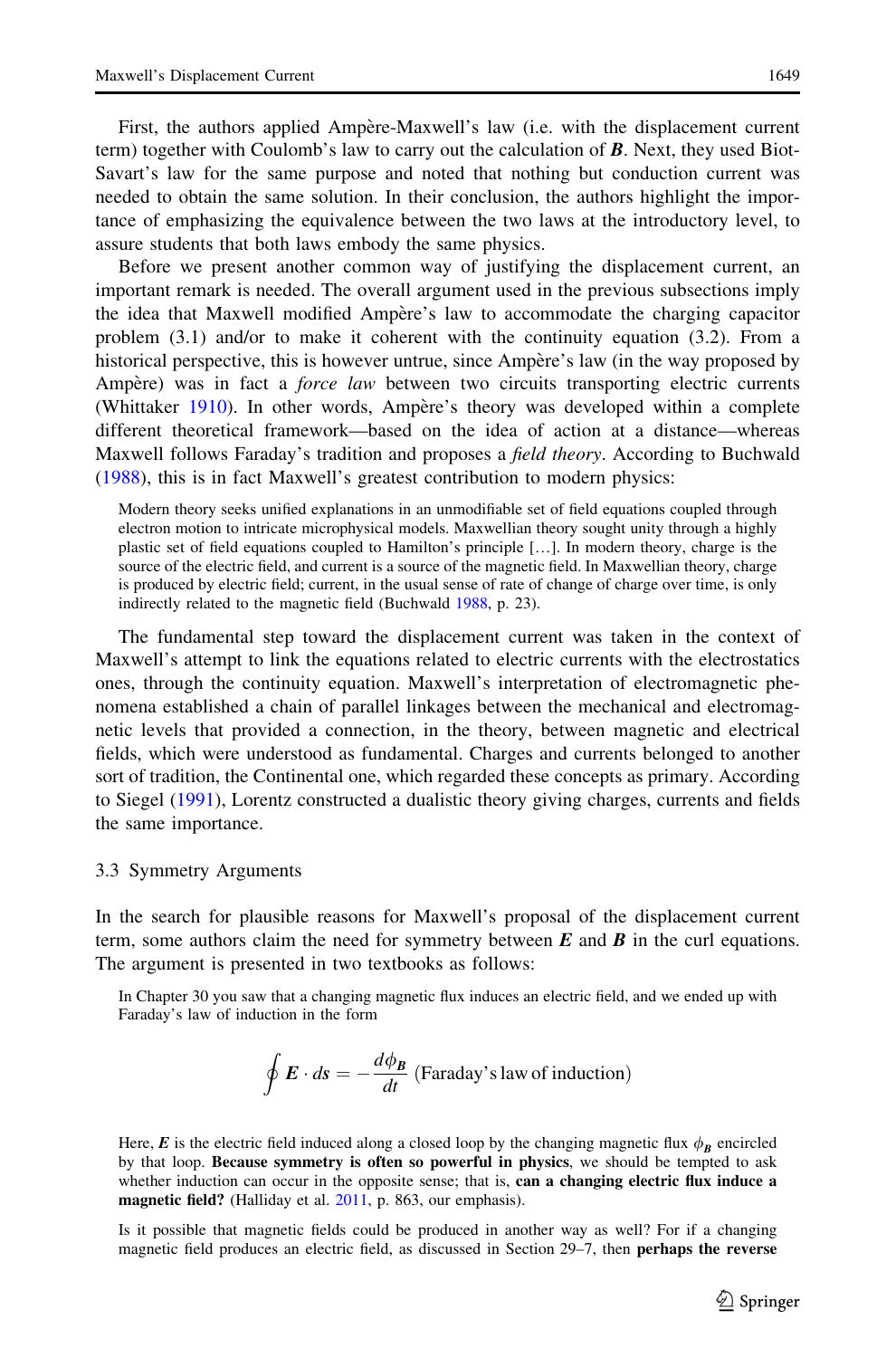| Parity<br>ctromagnetism                                                     |                                |
|-----------------------------------------------------------------------------|--------------------------------|
| $\rho, \nabla \cdot \mathbf{E}$<br>Scalar                                   | Symmetric                      |
| $\nabla \cdot \mathbf{B}$                                                   | Symmetric<br>Pseudoscalar      |
| $\nabla \times \mathbf{E}$ , $\partial \mathbf{B}/\partial t$               | Pseudovector<br>Symmetric      |
| $\nabla \times \mathbf{B}$ , $\partial \mathbf{E}/\partial t$ , J<br>Vector | Anti-symmetric                 |
| $\nabla \cdot \mathbf{J}$ , $\partial \rho / \partial t$<br>Scalar          | Anti-symmetric                 |
| $\nabla \rho$ , E, $\partial J/\partial t$<br>Vector                        | Symmetric                      |
| $\nabla \times \mathbf{J}$ , <b>B</b>                                       | Pseudovector<br>Anti-symmetric |

Table 1 Symm quantities of ele (Chaves [2001](#page-24-0))

> might be true as well: that a changing electric field will produce a magnetic field. If this were true, it would signify a beautiful symmetry in nature. (Giancoli [2000](#page-24-0), p. 788, our emphasis).

Despite the eventual pedagogical usefulness of this argument, it is very unlikely that symmetry considerations played an important role in Maxwell's insertion of the displacement current. According to Bork ([1963\)](#page-23-0), it was Oliver Heaviside the first physicist to explicitly refer to the symmetry of Maxwell's equations. Moreover, if symmetry were to play such an important role, the same claim would have to be demanded from Gauss's electric and magnetic laws. However, the textbook authors who emphasize the need for symmetry in the curl equations, do not seem to interpret or even to mention the lack of magnetic charge as an asymmetry in Maxwell's equations.

Nevertheless, it is indeed possible to justify the displacement current term using more convincible arguments that are related to deeper symmetries connecting the whole theoretical framework described by Maxwell's equations. One possibility<sup>19</sup> is to consider all the quantities involved in the equations (charge density  $\rho$ , current density  $J$ , the electric and magnetic fields E and B) as well as their derivatives both in space and in time ( $\nabla \rho$ ,  $\partial \rho/\partial t$ ,  $\nabla J$ ,  $\partial J/\partial t$ ,  $\nabla \mathbf{E}$ ,  $\nabla \times \mathbf{E}$ ,  $\nabla \cdot \mathbf{B}$ ,  $\nabla \times \mathbf{B}$ ). Assuming the Newtonian paradigm that the basic laws of Nature are differential equations in space and time, one can arrange the quantities according to its tensorial character (scalar, pseudoscalar, vector or pseudovector) to preserve parity. Charge is considered to be a scalar due to space isotropy.  $E$  is a vector, since its direction is parallel to the electrical force, whereas  $\bm{B}$  is a pseudovector, since the magnetic force is perpendicular to it. We still need to consider time invariance, the symmetry under time reversal.<sup>20</sup> Table 1 summarizes these considerations and displays the result of this clustering.

Arranging the terms according to these criteria, the easiest choice is linearly independent combination resulting in first order differential equations. Besides being the simplest choice, it also satisfies the superposition principle, which is actually one of the core assumptions of the electromagnetic theory. We obtain Maxwell's equations in the first four lines of Table 1 (complementing them with suitable coefficients<sup>21</sup>). The fifth line is linearly dependent from the previous ones and corresponds to the continuity equation. The sixth possible equation is not considered because it is nonlinear (the coefficients to arrange the equation are speed dependent). The linear combination in the last line of Table 1

<sup>&</sup>lt;sup>19</sup> We found this line of reasoning in Chaves [\(2001](#page-24-0)). A detailed and very didactic presentation can also be found in Diener et al. ([2013\)](#page-24-0).

<sup>&</sup>lt;sup>20</sup> Time reversal symmetry is considered when the variable t is substituted by  $-t$  and the quantity remains invariant or not (symmetric or anti-symmetric, respectively).

 $21$  See Diener et al. ([2013\)](#page-24-0) for the process of obtaining these coefficients.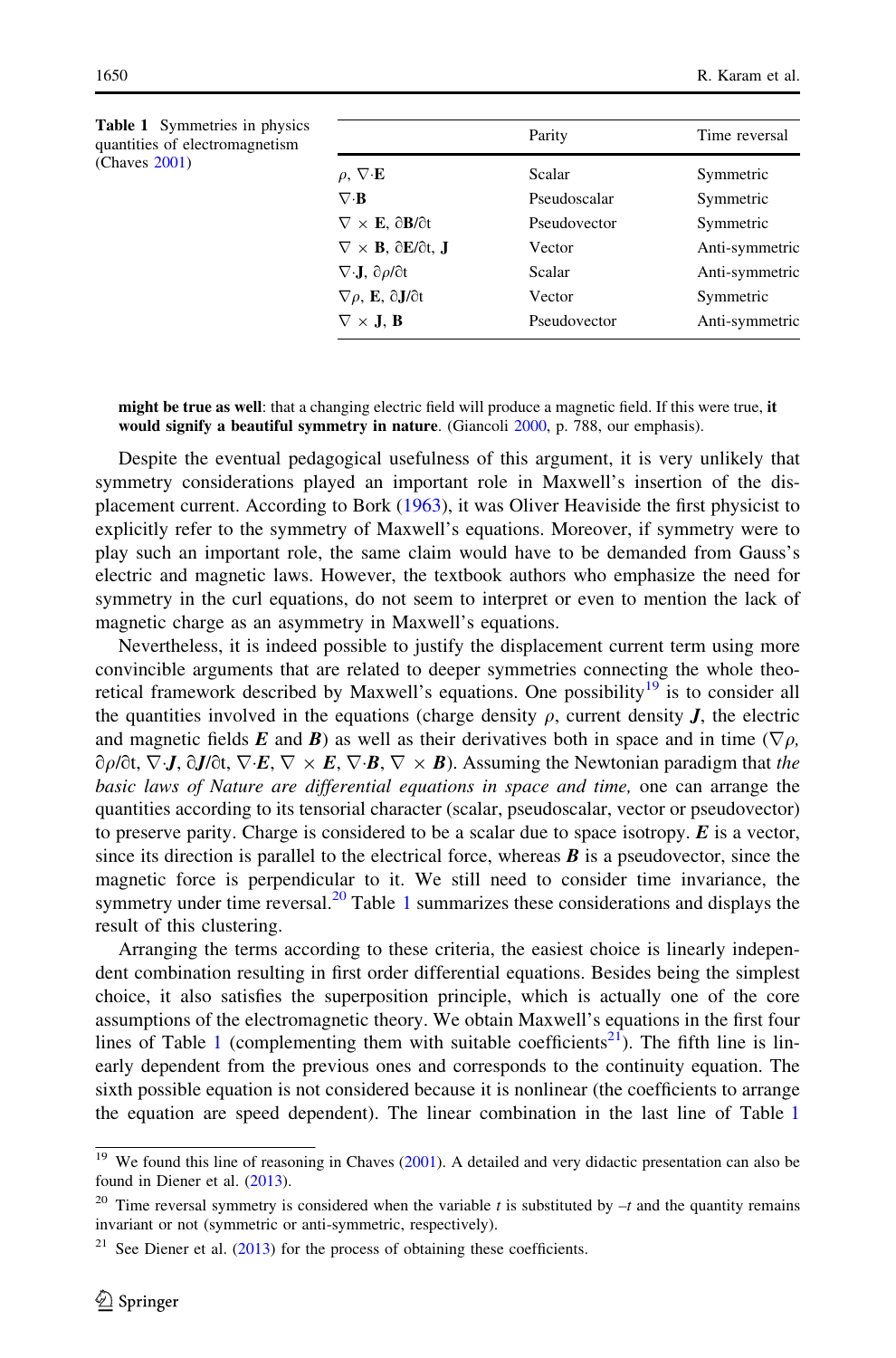cannot be always valid, since it is restrict to superconductors. Electromagnetism (Maxwell's equations) is the unique manner to obtain a force originated by two fields (a vector and a pseudovector), which depends on a scalar conservative charge and its currents, and satisfies the superposition principle, parity and time (and space) symmetries (Chaves [2001\)](#page-24-0). Following this procedure, the displacement current term arises straightforwardly in the fourth line.

Another possibility of deriving the displacement current term from profound symmetry arguments<sup>22</sup> is proposed by Yano  $(1968)$  $(1968)$  and is based on the approach used in Purcell's famous textbook on electromagnetism (Purcell  $1985$ ).<sup>23</sup> The starting point for the derivation is a set of five postulates, fundamentally derived from experiment: (1) Gauss's law; (2) Superposition principle; (3) Charge invariance; (4) Special relativity; (5) No magnetic poles.

According to Yano [\(1968](#page-24-0)) these postulates are sufficient to derive the displacement current without any reference to charge conservation. Consider two inertial frames (S and  $S'$ ), where S' moves relatively to S with velocity v. In S, there is only an electric field independent of time, but due the relative movement between the frames, a magnetic field will be detected in S', which is expressed by  $B' = (1/c)v \times E'$  (Yano [1968](#page-24-0), p. 599).

Considering Special relativity, Gauss's law and Charge invariance, the transformation properties between the frames are  $E'_{\perp} = \gamma E_{\perp}$  and  $E'_{\parallel} = E_{\parallel}$ , where  $\gamma =$  $\frac{\mathbf{v}^2}{c^2}$  $\overline{a}$ and the symbols  $\parallel$   $\perp$  represent the parallel and perpendicular directions of the field components compared to the velocity direction, respectively. Differentiating these equations in respect to time, the relation  $\frac{\partial E'}{\partial t} + (\mathbf{v} \cdot \nabla_{\mathbf{r}'})E' = 0$  is obtained. Taking the curl of  $\mathbf{B}'$  in the equation  $\mathbf{B}' = (1/c)\mathbf{v} \times \mathbf{E}'$ , and combining it with the result of the time differentiation, Yano ([1968](#page-24-0)) was able to obtain the Ampère-Maxwell law<sup>24</sup> and the displacement current arose naturally in this derivation.

In this section we presented different ways to justify the insertion of the displacement current term found in textbooks and articles (knowledge to be taught). Within the three main approaches (charging capacitor, charge conservation and symmetry arguments) we not only contrasted them with the historical development of Maxwell's reasoning (Sect. [2](#page-1-0)), but also highlighted several nuances concerning issues related to the interpretation of the term, experimental evidence of its existence, implications of the used notation, among others. Much evidence for the knowledge transformation through didactization were found and commented. The analysis of these didactical approaches, as well as their controversies and implications, adds another level of complexity to the apparent routine task of an informed professor preparing his/her lecture to present the displacement current term in introductory level. If trying to remain faithful to the historical development of Maxwell's work seemed to be an impossible (even undesirable) task, now the professor is confronted with a broad spectrum of teaching approaches, which encompass different formalisms and worldviews. In the next section, we analyze four lectures given by four different physics

 $\overline{22}$  Here symmetry is seen as invariance of an object or system to a set of changes/transformations (Lederman and Hill [2004](#page-24-0)).

<sup>&</sup>lt;sup>23</sup> In his book, Purcell focuses on relativistic discussions from the very beginning. When analyzing the way the fields (electric and magnetic) transform from one frame of reference to another, a deep symmetry between these fields is highlighted. See Purcell ([1985,](#page-24-0) pp. 235-240) for a detailed approach.

 $2^{24} \nabla_{\mathbf{r'}} \times \mathbf{B'} = \frac{1}{c} [\mathbf{v'}(\nabla_{\mathbf{r'}} \cdot \mathbf{E}) - (\mathbf{v'} \cdot \nabla_{\mathbf{r'}})\mathbf{E'}] = \frac{1}{c} [\mathbf{v'}(4\pi\rho) - \frac{\partial}{\partial t} \mathbf{E'}] = \frac{1}{c} [4\pi\mathbf{J} - \frac{\partial \mathbf{E'}}{\partial t}]$ . Different constants are due to unit systems choice.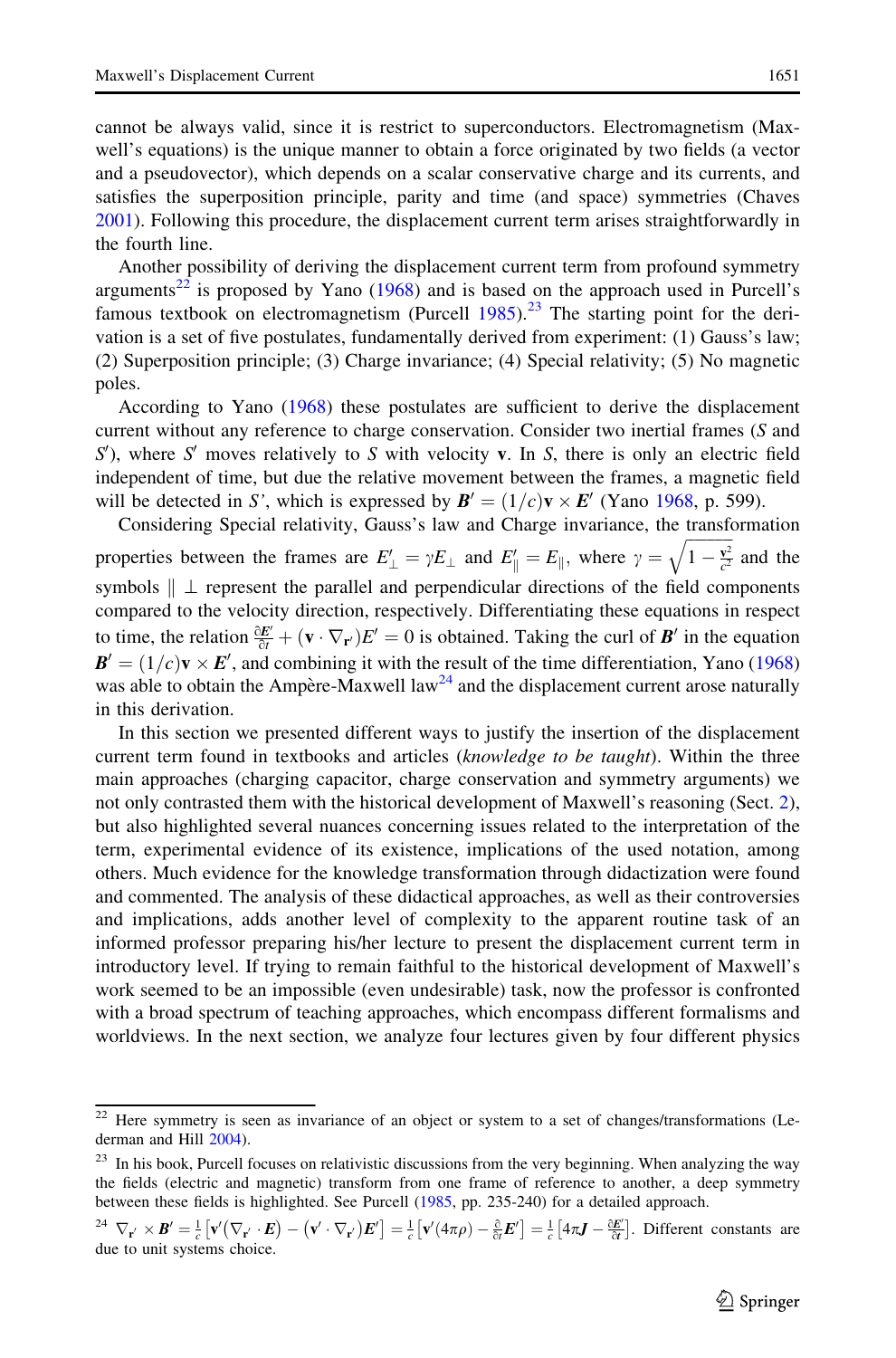<span id="page-15-0"></span>professors in introductory electromagnetism courses and evaluate how these different aspects come into play in authentic classroom situations.

#### 4 Teaching Approaches in Lectures

Another significant transformation takes place when the didactized knowledge (to be taught) reaches the classroom (knowledge taught), a process called internal transposition by Chevallard [\(1991](#page-24-0)). In this second transformation, other factors like educational goals, teachers' conceptions/beliefs/expertise, students' previous knowledge and conceptions (among many others) are subject to exert influence.

In order to investigate the didactic transposition of the displacement current episode in this dimension, four different lectures are examined. Considering that the displacement current is a consolidated topic of every electromagnetism course, there are numerous lectures about it available in the Internet, which are provided by physics professors from reputable universities. Due to our purpose of correlating these three dimensions (historical, didactical materials and actual teaching approaches), we do not aim at deriving any kind of representative/general conclusion about ''the way'' this topic is taught in university level. Our main interest is to understand these cases (4 lectures) more deeply in the light of what was discussed in the two previous sections. The important thing is, of course, to maintain the same context (first course on electromagnetism in undergraduate level) and to define clearly the beginning and end points of the analysis.

The excerpts of the four lectures examined in this section were selected according to the following criterion: the analysis *begins* when the displacement current term is introduced for the first time and *ends* when the focus is changed (another problem/topic/experiment is approached or when the lecture simply ends). In other words, our focus is to understand how the term is *introduced* and its insertion *justified*. The previous section shall guide our analysis, since it enables us to perceive how the broad variety of possibilities to introduce the displacement current (knowledge to be taught) influences the professors' didactic choices (knowledge taught). It may also be fruitful to compare the professors' teaching approaches with the ones found in the textbooks indicated as references to the students.

4.1 Lectures' Description and Analysis

# 4.1.1 Lecture A

Duration: 24 min Students: 1st year (2nd semester)—Engineering and Science majors Textbook: Giancoli  $(2000)$  $(2000)$  + Lecture notes Lecturer<sup>25</sup>: Prof. Walter Lewin-MIT

The charging capacitor problem is presented in the very beginning of the lecture to introduce the topic. The changing electric field between the circular plates (radius  $R$ ) of the capacitor (see Fig. [2](#page-16-0)) is mentioned and a relation between dE/dt is derived as follows:

<sup>&</sup>lt;sup>25</sup> When asking for permission for using his lectures with research purposes, Prof. Walter Lewin explicitly demanded that his name should be mentioned. The names of the other lecturers will not be mentioned to preserve confidentiality according to ethic standards in qualitative educational research.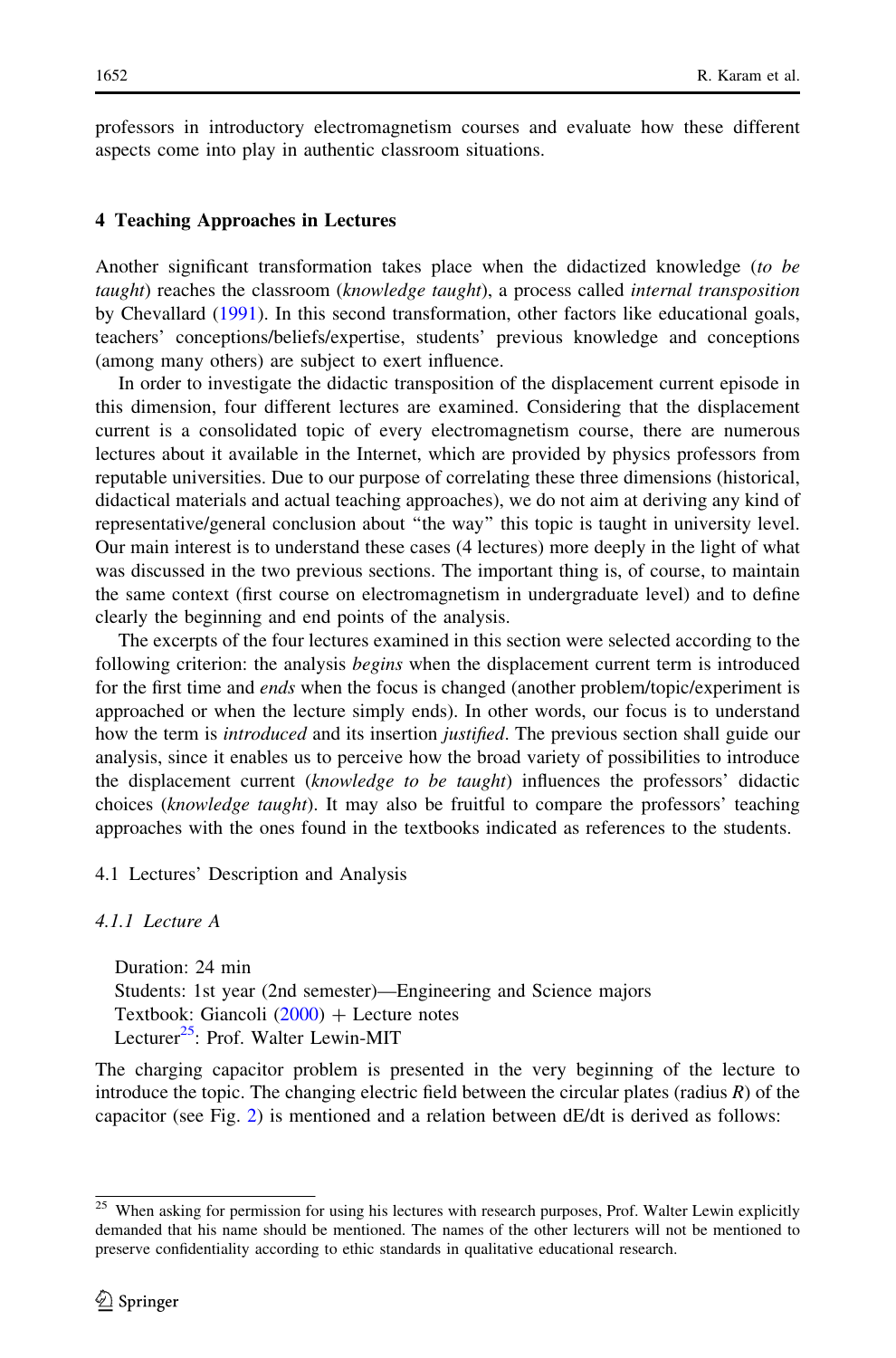<span id="page-16-0"></span>



since 
$$
I = \frac{dQ_{free}}{dt}
$$
, then  $\frac{dE}{dt} = \frac{I}{\pi R^2 \kappa \varepsilon_0}$ 

The problem to be solved is then formulated: "How can we calculate **B** here  $(P_1)$  and here  $(P_2)$  now that we have this opening in the wire?"  $(A, 3:00)$ . Biot-Savart's law is considered as a possible solution, but quickly disregarded due its technical difficulty. Then, Ampère's law (integral form) is applied to calculate the magnetic field  $(B)$  in  $P_1$  and  $P_2$ , which results  $\bm{B}_{P_1} = \frac{\mu_0 I}{2\pi r}$  and  $\bm{B}_{P_2} = 0$ . This last result (no magnetic field at  $P_2$ ) is presented as problematic with sentences like "This is absurd. It cannot be" (A, 5:20). Afterwards, another surface is used to determine  $B_{P_1}$  and the traditional paradoxical situation (different values for  $B_{P_1}$ depending on the chosen open surface to apply Ampere's law) is emphasized.

The insertion of the displacement current term by Maxwell is justified by the *symmetry* argument as the following quotation (A, 7:30–7:45) shows:

What is so special about in between the capacitor plates is that there is a changing electric field. And Maxwell reasoned: Gee, Faraday's law tells me that a changing magnetic flux gives rise to an electric field. So, he says, maybe a changing electric flux gives rise to a magnetic field.

The displacement current term is then inserted and the amended law is presented as  $\oint \mathbf{B} \cdot d\mathbf{l} = \mu_0 \left( I + \kappa \varepsilon_0 \frac{d}{dt} \right)$  $(I + \kappa \varepsilon_0 \frac{d}{dt} \int \mathbf{E} \cdot d\mathbf{A})$ , which is then applied to the charging capacitor problem again to show that the previous inconsistency (different values for  $B_{P_1}$  depending on the chosen open surface) are solved. The assumption of neglecting fringe fields is clearly stated.

The charging capacitor problem is finished with the calculation of the magnetic field between the plates, resulting in the expression  $B_{P_2} = \frac{\mu_0 Ir}{2\pi R^2}$ . A diagram relating  $B_{P_2}$  and r is plotted and once again the fringe effects neglect is discussed in the transition from  $r < R$  to  $r>R$ .

The presentation of the displacement current ends with the remark that with this insertion Maxwell was able to predict the existence of electromagnetic waves, which were later detected experimentally by Hertz. The name ''displacement'' is also justified by Maxwell's original idea of dielectric polarization.

In Lecture A, we notice a combination of symmetry arguments and the charging capacitor problem (motivation) to introduce the displacement current. Biot-Savart's law is briefly mentioned, but not deeply explored. When compared with the reference textbook (Giancoli [2000\)](#page-24-0), it is possible to identify several similarities. This does not mean, of course, a passive textbook reproduction, but the line of argument and the problems solved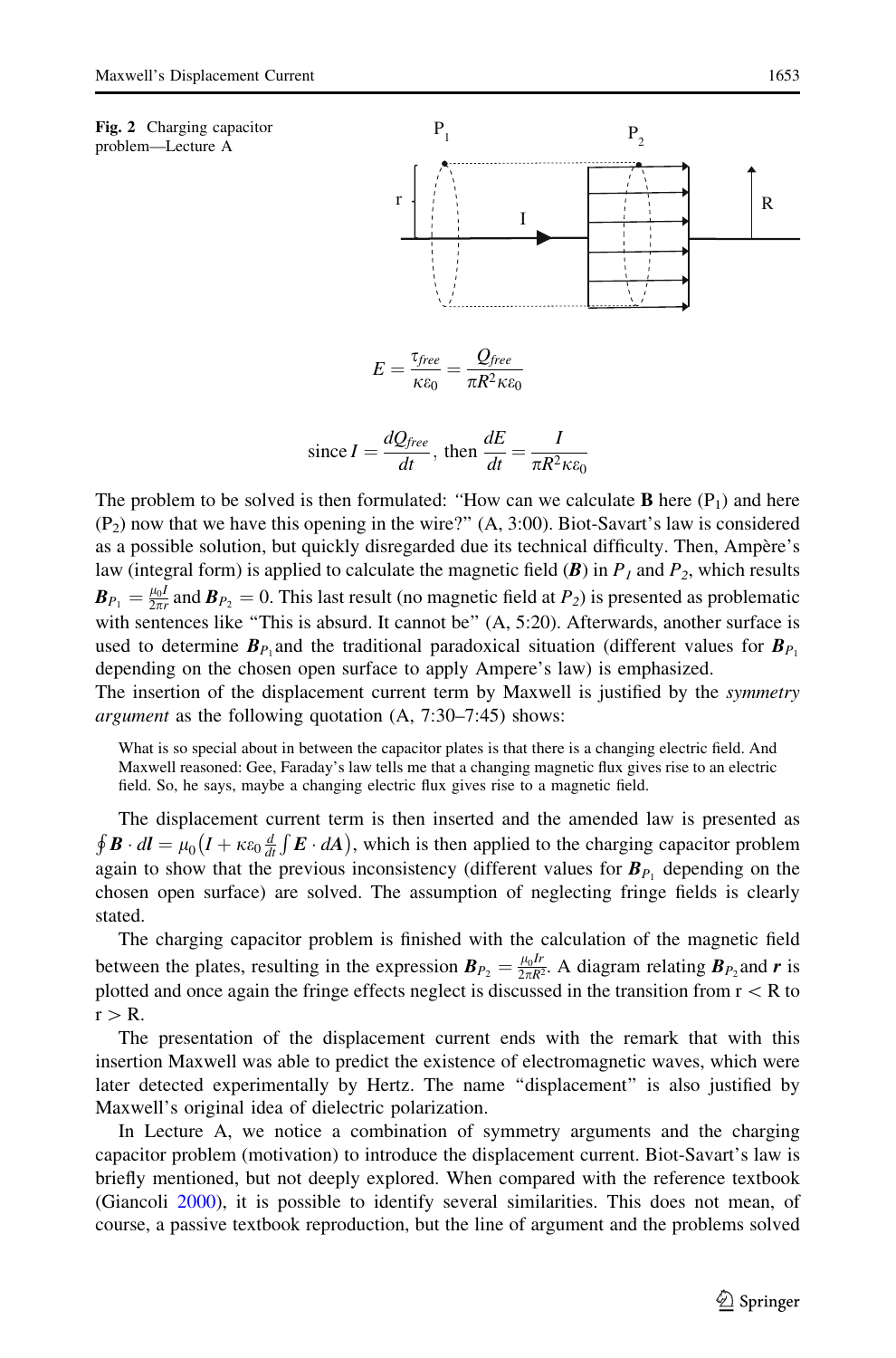are indeed very similar. In a general way, we can say that the professor made ''modulations'' of the textbook knowledge in the displacement current introduction. In fact, we perceive a more careful and detailed presentation in what concerns the limits/simplifications of the charging capacitor problem (fringe fields). It is also worth noticing that expressions referring to Maxwell's reasoning, although historically inadequate, are commonly found.

# 4.1.2 Lecture B

Duration: 35 min Students: 2nd year—Engineering and Science majors Textbook: Serway and Jewett  $(2008)$  $(2008)$  + Lecture notes

What we traditionally call Ampère-Maxwell law is presented in the beginning of the lecture without any further justification (also without reference to Maxwell). After writing the expression  $\oint \vec{B} \cdot d\vec{l} = \mu_0 i + \mu_0 \varepsilon_0 \frac{d\Phi_E}{dt}$  on the blackboard, the lecturer stresses that the first part (conduction current) was already studied and that now they were going to focus on the new element (displacement current). The meaning of the formula is then explained (B, 1:20)

So what this [expression] is telling you is: besides current producing a magnetic field, if the electric field is changing as a function of time, then it creates a magnetic field as well.

By multiplying the values of  $\mu_0$  and  $\varepsilon_0$  the professor highlights the numerical difference between the two terms and emphasizes how small the displacement current term is compared with the conduction current term. This fact is used to justify the assumption that in most cases when there is current in a wire, the effect  $(B)$  caused by the conduction current ''dominates'' the one caused by the displacement current.

Next, the focus is driven to the units of  $\varepsilon_0 \frac{d\Phi_E}{dt}$ . Since it adds to a current in the expression, this term should also have current units. This is the reason why we call it also a current, ''whatever this thing means'' (B, 3:15). In other words, when the electric field changes ''it acts as a current'' (B, 3:40).

The topic of the next chapter (Faraday's law) is then briefly introduced with the goal of showing the formal similarity between Faraday's and Ampère-Maxwell laws. The symmetry argument (flux variation implies field generation) is given and analogical relations (both similarities and differences) between the two laws are highlighted as follows:

You can see how close this [Faraday] is to that [Ampère-Maxwell]. It is almost like they are brother and sister. This one [Faraday] is saying that if you change the magnetic flux as a function of time, it creates an electric field that circulates around it […] So in order to create an electric field, instead of just putting two charges together, I can simply get a magnet and move it in [gestures] and out of a coil, then I will have an electric field circulating in that coil  $[...]$  Now this one [Ampère-Maxwell] is the counterpart of this [Faraday]. But the reason this term [displacement current] is not as noticeable and as applicable is because: Firstly the  $\varepsilon_0$  makes it too small [...] and secondly because usually if you want to create a magnetic field you either use a magnet or you run a current in a wire, we don't really need to do this [points at the displacement current] in order to create a magnetic field. (B, 5:00–7:05)

The resolution and discussion of two numerical problems are conducted in the following 27 min. The first problem presents a simple AC circuit (AC source  $V = 120\sqrt{2} \sin 2\pi ft$ and a resistor  $R$ ) and the main goal is to determine if there is a magnetic field in the exact instant when there is no current flowing in the circuit.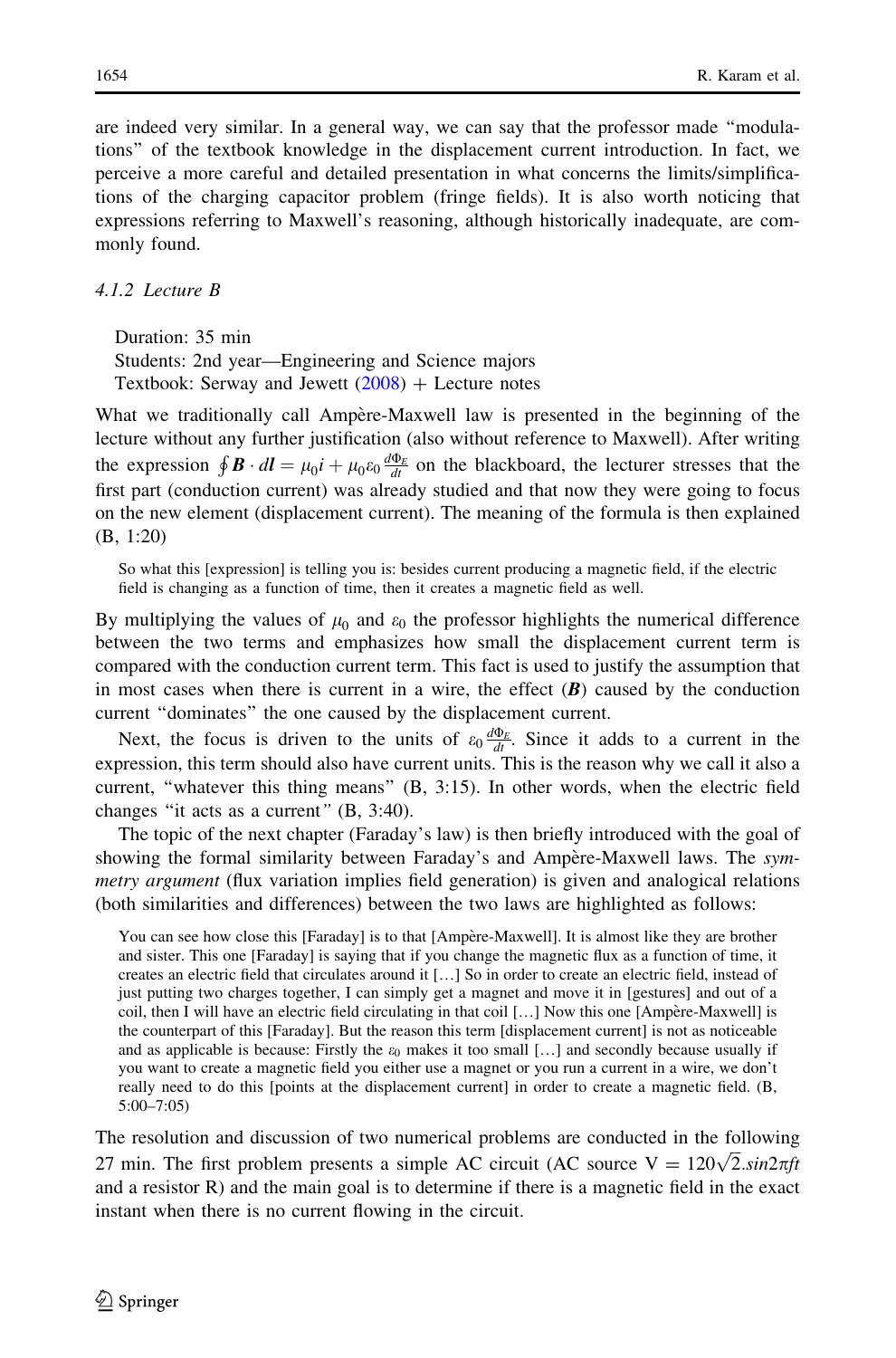The solution and discussion of this problem takes 17 min. The professor argues that when  $i(t)$  is not zero, then the magnetic field at a distance r from the wire is easily calculated using only the first part of the expression as follows:  $\oint \mathbf{B} \cdot d\mathbf{l} = \mu_0 i$ , since  $i = \frac{V}{R}$ and due to the symmetry of the problem the magnetic field at a distance  $r$  from the wire is equal to  $\mathbf{B} = \frac{4\pi.10^{-7}}{2\pi r} \cdot \frac{120\sqrt{2}}{R} \cdot \sin 2\pi ft$ . However, when  $i(t) = 0$ , then it is necessary to use the displacement current term in order to calculate the magnetic field. After some numerical calculations (values for the resistance of the wire and its dimensions are given) a function  $B(r)$  is obtained and its extremely small magnitude is highlighted.

The second problem, which is solved in 10 min, is the charging capacitor and once again numerical values for the main variables involved are given  $(C = 2 \mu F, R = 10\Omega,$  $V = 12.e^{-t/RC}$ ). The goal of the problem is to calculate the magnetic field between the capacitor plates during the charging process. Since there is no conduction current between the plates, it is the displacement current  $(i_d)$  the one responsible for the magnetic field. After calculating the expression for the displacement current  $(i_d = \frac{12}{R}e^{-t/RC})$  the lecturer highlights that this is the exact same expression of the conduction current, which reinforces his argument that a changing electric field is equivalent to a current. It is worth noticing that the charging capacitor problem was not used to show a limitation of the application of Ampère's law (which was the case in Lecture A).

Lecture B is focused on dimensional and numeric analysis. The didactic approach, although not completely opposite to the one found in the textbook used as reference, does differ from it in several aspects. The charging capacitor problem is solved as an application of a given relation (Ampère-Maxwell law)—instead of being used to show a limitation of Ampère's law (textbook presentation)—and much attention is given to technical/technological aspects. Additionally, the symmetry arguments found in the lecture are not present in the textbook, neither is the strong emphasis on the numerical difference between the two terms (conduction and displacement currents). It is also worth mentioning that no reference to Maxwell (or his reasoning) is made during the lecture.

# 4.1.3 Lecture C

Duration: 80 min Students: 2nd year—Physics majors Textbook: Lecture notes

The lecture begins with a summary of what has been studied so far in the course. On the left side of the blackboard, a table is presented, which contains the 4 Maxwell's equations represented in different ways (words, drawings, equations in the integral and differential forms), the expressions of the Lorentz force and the continuity equation. The professor announces that the goal of the lecture is to show an inconsistency in the whole theoretical system expressed by the table and to solve it. During this 80-min excerpt, much time is spent with philosophical discussions about several issues concerning the development of a physical theory, as it is exemplified in the following quotations:

A physical theory has to be coherent. […] This is related to a big conviction we have that the world is coherent. Therefore, in many difficult situations we look for coherence, we even impose it, and when we do that our theory moves forward (C, 1:00–3:30)

The mentioned incoherence is that Ampère's law does not satisfy the continuity equation. The problem is presented as follows: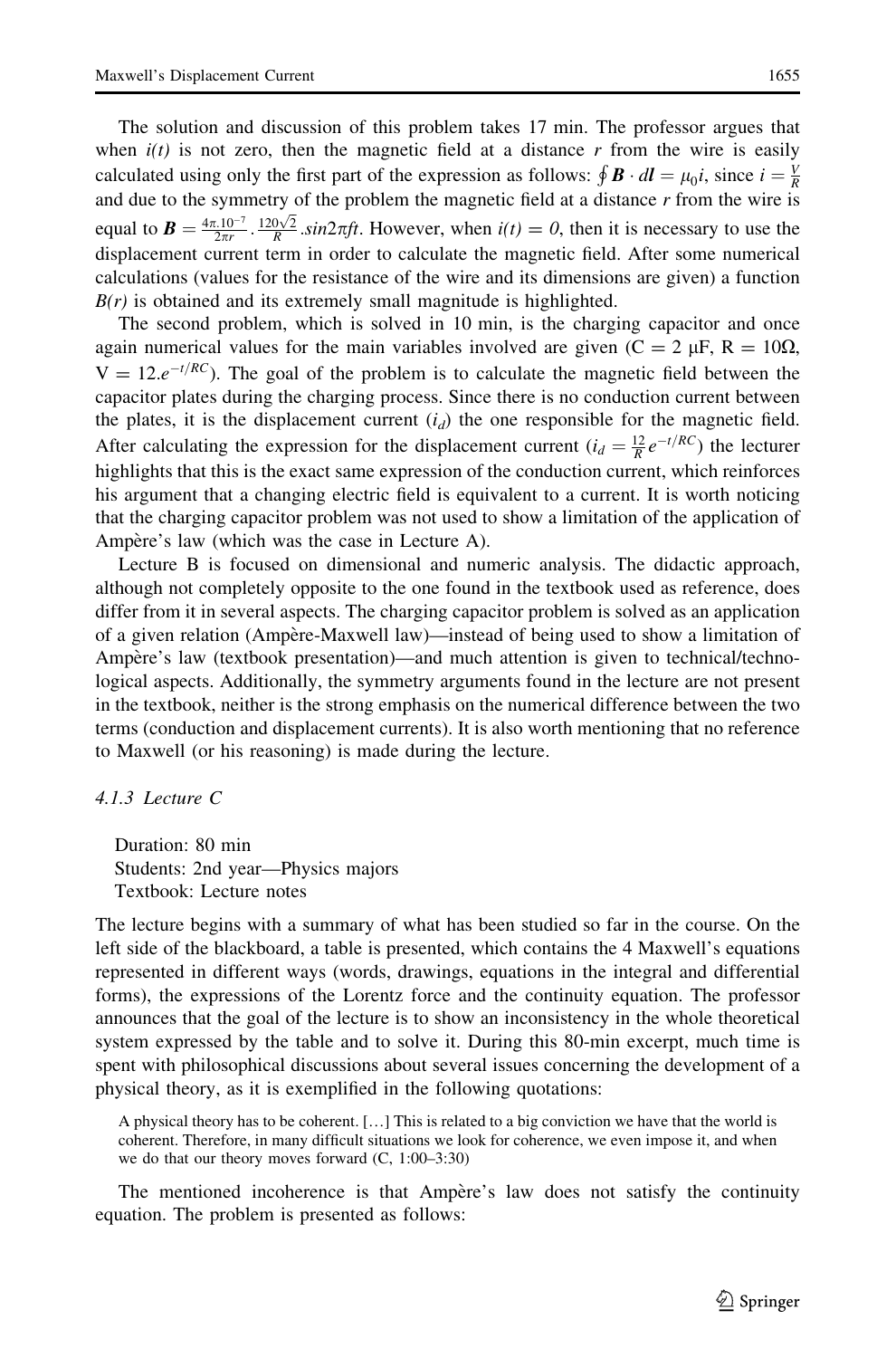$\nabla \times \mathbf{B} = \mu_0 \mathbf{J}$  Ampère's law  $\nabla \cdot (\nabla \times \mathbf{B}) = \mu_0(\nabla \cdot \mathbf{J}) = 0$ , therefore  $\nabla \cdot \mathbf{J} = 0$ 

which is inconsistent with the continuity equation  $\nabla \cdot \mathbf{J} = -\frac{\partial \rho}{\partial t}$ 

In order to solve this problem, the term  $\left(\mu_0 \varepsilon_0 \frac{\partial E}{\partial t}\right)$  $(\mu_0 \varepsilon_0 \frac{\partial E}{\partial t})$  is added to the expression. Then, the professor shows that this new expression (Ampère-Maxwell law  $\nabla \times \mathbf{B} = \mu_0 \mathbf{J} + \mu_0 \varepsilon_0 \frac{\partial E}{\partial t}$ ) is coherent with the continuity equation.

This apparent arbitrary insertion gives rise again to a provocative philosophical discussion, which was conducted with an intense participation of the students:

Is it ugly what I just did here? Simply insert the term and show that now the problem is solved? […] Well, you can find this ugly or beautiful, but this is what we do all the time. This is what gives Nobel Prizes to people. They take something that is not working and make it work! In a sense, Maxwell made it work. (C, 14:40–17:00)

This remark motivates a 10-minute discussion with the students about the relation between theory and experiment, the legitimacy of the mathematization of physics, and other issues. Although we identify explicit references to Maxwell during the lecture, it is important to notice that when talking about Maxwell's achievements and methods, the professor seems to take a careful position, which is illustrated by the following statement:

Maxwell did not insert the term this way. His reasoning was different. It is hard for us to deeply understand Maxwell's thought taking into account what we know and learn today. Maxwell believed, for example, that the space was filled with matter. […] What we are learning in this course is a post Einstein version of the electromagnetic theory, so the concepts are somehow different. (C, 9:00–11:20)

In the last 45 min of the lecture, the charging capacitor problem is approached. The inconsistency originated from the application of Ampère's law (different values for the magnetic field depending on the chosen open surface) is highlighted and the new expression (with the displacement current term) is used to show how such inconsistency is solved. Next, Gauss's law and the current definition are used to show the equivalence between the changing electric field and the current, in other words, to show that the displacement current term indeed corresponds formally to a current. Then, the magnetic field between the plates is determined and a function  $B(r)$  is plotted. The consequences of choosing different open surfaces are extensively discussed and the fringe effect neglect is briefly mentioned.

In Lecture C the displacement current term is included as an *ad hoc* hypothesis, within the framework of an epistemological discussion about the construction of physics theories. The use of the differential formalism allows the professor to present and discuss the charge conservation problem (inconsistency between Ampère's law and the continuity equation) and use it to motivate the need for the displacement current. Moreover, the formalism also enables a solution of the capacitor problem that highlights the principle of charge conservation. The professor adopted a careful position concerning historical information and explicitly referred to differences between Maxwell's reasoning/formalism and the modern interpretations. No textbook is formally adopted in this course, but lecture notes made by the professor, which leads to a different kind of transposition that diverges from the more traditional ones, especially in what concerns philosophical discussions. This may suggest that the textbooks available do not satisfy the professor completely. It is also worth mentioning that this lecture is by far the most dialogical one (in terms of interactions between the lecturer and the students).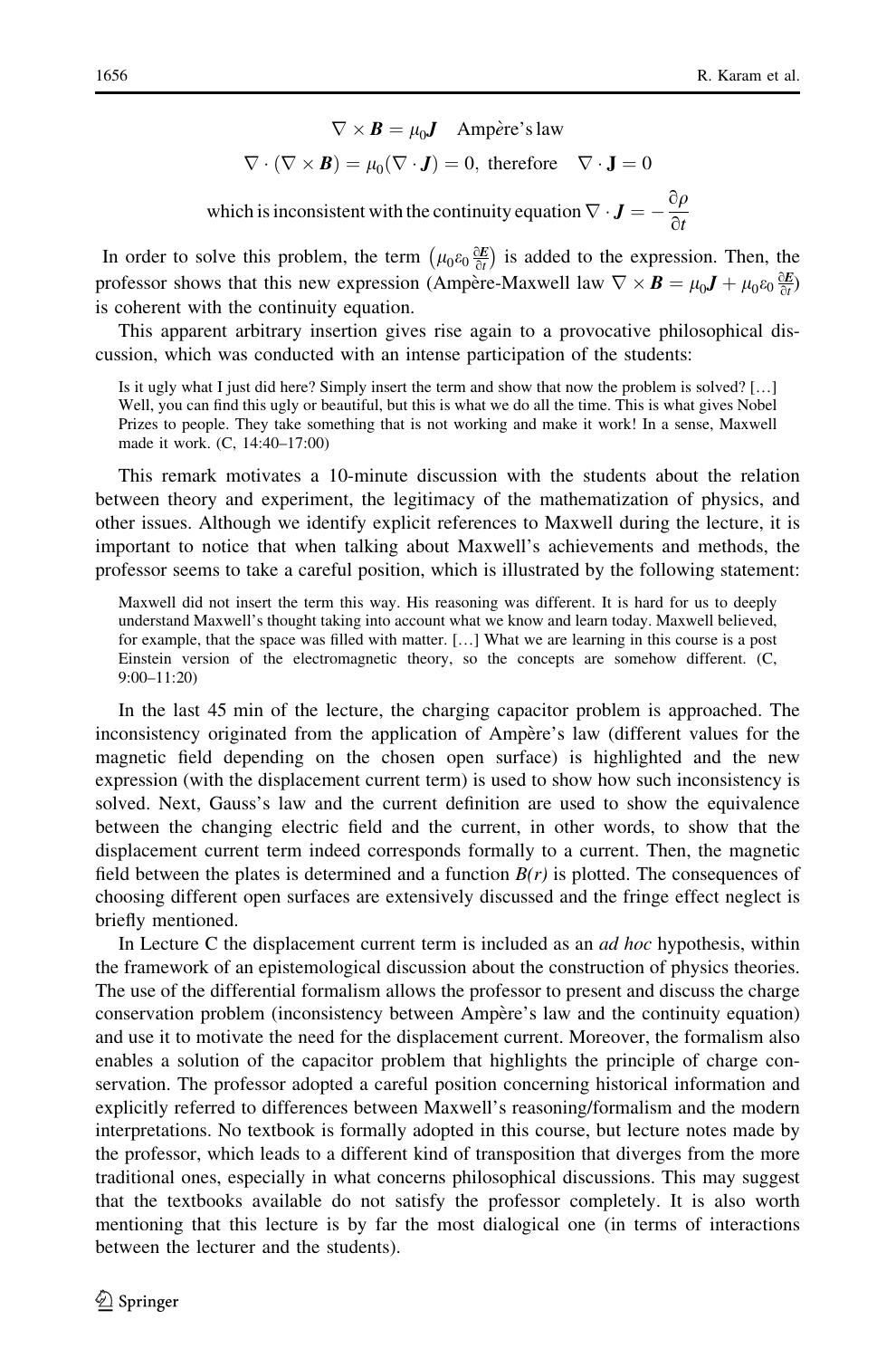#### 4.1.4 Lecture D

Duration: 13 min Students: 2<sup>nd</sup> year—Engineering and science majors Textbook: Lecture notes and PowerPoint presentations

Lecture D is dedicated to an overall presentation of Maxwell's equations. The last 13 min are devoted to the Ampère-Maxwell law, which is presented as follows:

The circulation of the magnetic field vector around any amperian loop is proportional to the sum of the total conduction current and the displacement current through any surface bounded by the path. (D, 0:00-1:40)

The law is presented without further justification  $(\oint \mathbf{B} \cdot d\mathbf{l} = \mu_0 (I + \varepsilon_0 \frac{d\Phi_E}{dt})$  and the professor emphasizes that up until that moment in the course only the conduction current has been discussed. Then, the difference between conduction and displacement current is explained:

Conduction current is an electric current which is associated with the motion of charged particles. If charge is transferred from one place to another place, this is conduction current. For example current in a wire is an example of conduction current. Now, the second term here  $\left[\varepsilon_0 \frac{d\Phi_E}{dt}\right]$  is called displacement current. It is also an electric current, but this current is not associated with the transfer of charge. It is associated only with the change of electric field. (D, 2:20-3:10)

The Ampère-Maxwell law is explained in a very general manner. A surface, considered to be somewhere in space, is crossed by a current (charged particles) and electric field lines. If the electric field is changing in time, this means that a displacement current is also flowing through the surface. The conventions (right-hand rule) are mentioned in order to get the direction of the magnetic field created by both currents.

The charging capacitor problem is approached in the last 8 min of the lecture (fringe fields neglect is briefly mentioned). However, instead of using it to show any paradoxical situation when applying Ampère's law, the main focus is to derive the formal equivalence between displacement current and conduction current. Analyzing the situation where the plates of a capacitor are being charged by a current  $I$ , the lecturer calls attention for the fact that there is no conduction current flowing between the plates (briefly mentions that there would be conduction current if the electric field were strong enough to overcome the dielectric strength of the medium between the plates). Then, the equivalence between conduction current and displacement current is presented as follows:

$$
I_d = \varepsilon_0 \frac{d\Phi_E}{dt} = \varepsilon_0 \frac{d\left(\frac{Q}{\varepsilon_0}\right)}{dt} = \frac{dQ}{dt} = I
$$

The displacement current flowing through this surface is equal to the rate at which the capacitor is being charged. And this rate actually is related to how fast charged particles are delivered here. […] In fact, they are equal! My conclusion is that the displacement current which flows between the two plates is equal to the conduction current in the leads to the conductor. So right now we closed a loop for the current. Current now flows everywhere. It happens that at some places of the circuit current flows as the conduction current and in some places it flows as the displacement current (D, 11:20- 13:00)

The lecture ends with the general idea that ''current flows everywhere'', which allows us to understand how the electric signals are transmitted from broadcasting stations, i.e. due to the ''displacement currents flowing between the antennas''.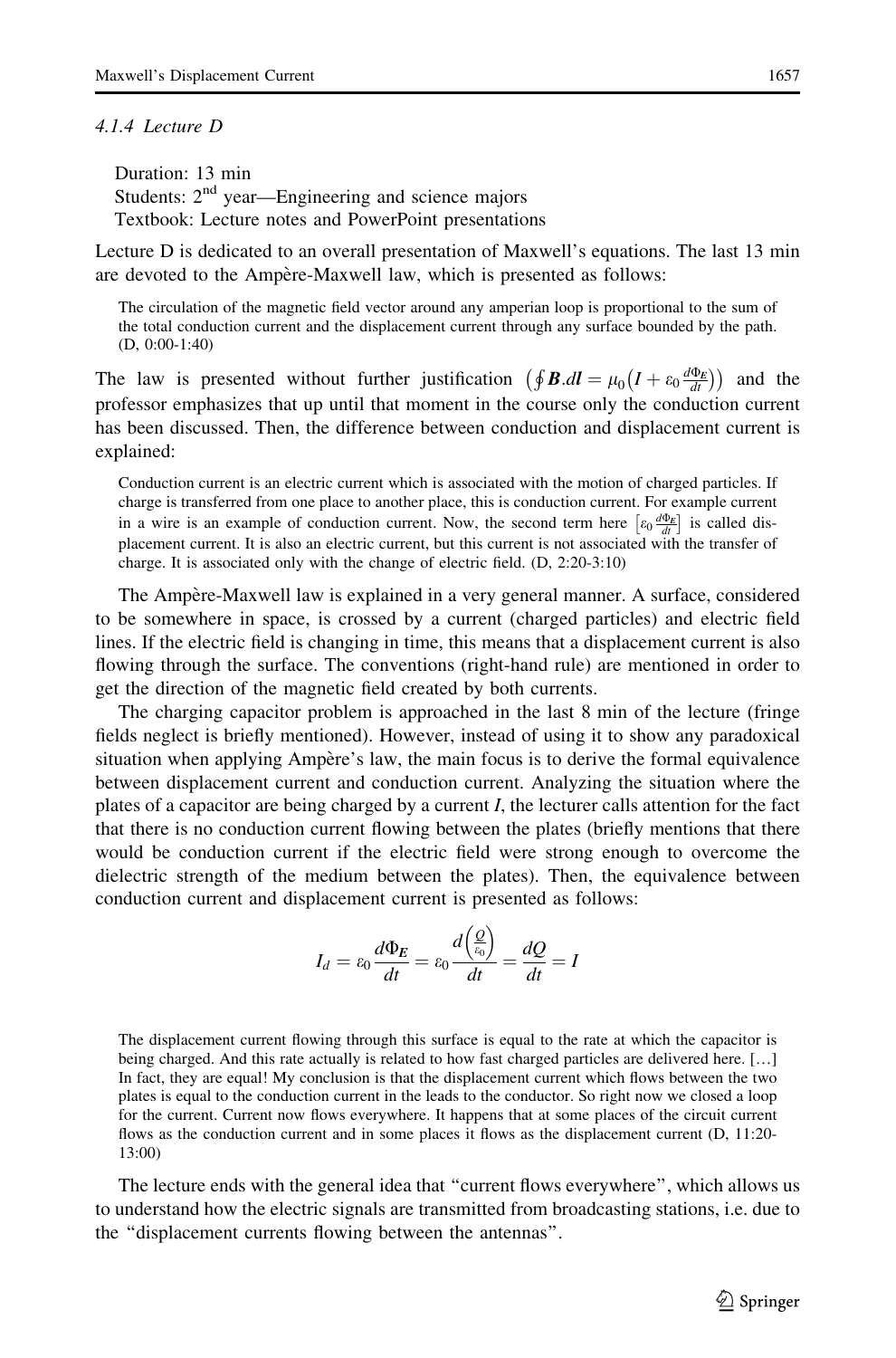<span id="page-21-0"></span>

|      | Table 2 Summary of significant differences in the four lectures                                                                                                     |                                                                                                                                |                                                                                                                                                                               |                                                                                                                                         |
|------|---------------------------------------------------------------------------------------------------------------------------------------------------------------------|--------------------------------------------------------------------------------------------------------------------------------|-------------------------------------------------------------------------------------------------------------------------------------------------------------------------------|-----------------------------------------------------------------------------------------------------------------------------------------|
| Lec. | Reason for the insertion                                                                                                                                            | Main focus                                                                                                                     | Reference to Maxwell                                                                                                                                                          | Charging capacitor                                                                                                                      |
|      | Limitation of Ampère's law to solve<br>Faraday's law) solves the problem<br>the charging capacitor problem.<br>Displacement current (via<br>symmetry arguments with | Find the magnetic field <b>B</b> (r) in the<br>region between the plates (also<br>when $r > R$ )                               | with Faraday's law; Calculates the<br>Reason for the name displacement<br>speed of light "out of nothing";<br>Maxwell's reasoning: Symmetry<br>(polarization in a dielectric) | current insertion. Highlights the<br>motivation for the displacement<br>"no fringe fields" idealization<br>Solved in the beginning as a |
| ≃    | some problem with Ampère's law).<br>Formal similarity with Faraday's<br>equation<br>No actual reason (in the sense of<br>law is used to make the<br>plausible       | difference in magnitude between<br>the displacement and conduction<br>Numerical problem solving and<br>currents                | No mention to Maxwell                                                                                                                                                         | Solved as a numerical problem to<br>show the equivalence between<br>conduction and displacement<br>current                              |
|      | Inconsistency of Ampère's law with<br>the continuity equation.<br>Differential formalism                                                                            | experiment relation and need for<br>Philosophical discussion (theory-<br>theoretical coherence)                                | was different from the actual (Post-<br>Mentions that Maxwell's reasoning<br>Einstein) version of the<br>Electromagnetism                                                     | between Ampère-Maxwell law and<br>Ampère's law and the coherence<br>Solved to show the limitation of<br>the continuity equation         |
|      | No reason for the new term is given;<br>Ampère-Maxwell law is presented                                                                                             | Displacement current propagates<br>through space; Technological<br>Two different kinds of current.<br>applications (E-M waves) | Maxwell law, but no reference to<br>Names the equation as Ampère-<br>Maxwell's reasoning is made                                                                              | and displacement current. Fringe<br>equivalence between conduction<br>Solved to show the formal<br>fields mentioned                     |
|      |                                                                                                                                                                     |                                                                                                                                |                                                                                                                                                                               |                                                                                                                                         |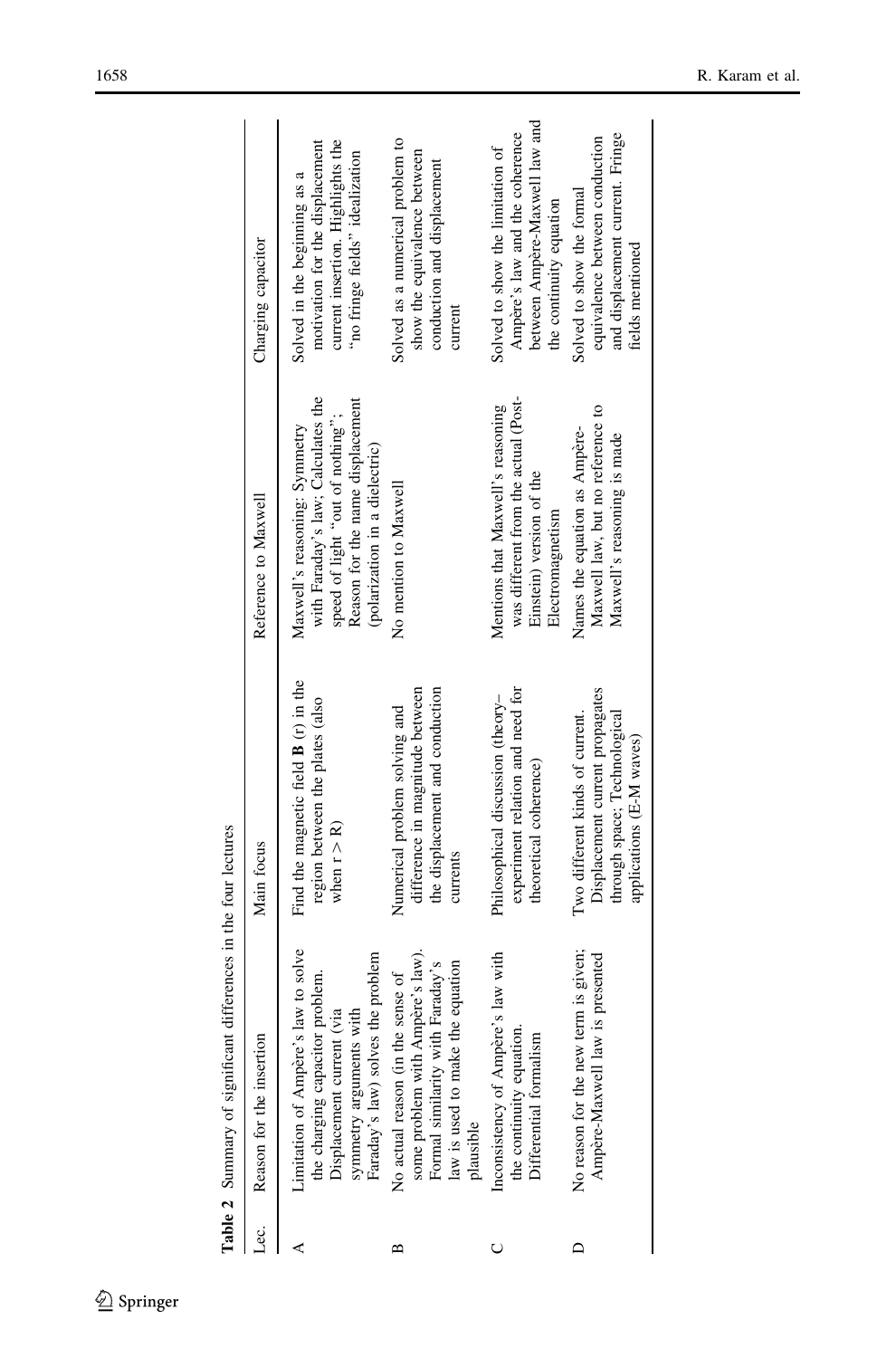In Lecture D, the displacement current is introduced within the theoretical framework of Maxwell's equations. Even though the professor uses self developed teaching materials, the presentation is indeed relatively similar to what can be found in traditional textbooks. Similarly to Lecture B, in D the capacitor problem is treated as an application of a given law (no justifications for the displacement current term). However, the problem is solved in an analytical (not numerical) way and has the goal of showing a formal equivalence between conduction and displacement current (instead of relating it to limitations of Ampère's law). The difference between conduction and displacement current is strongly emphasized and technological applications are mentioned. No direct remark about Maxwell's reasoning was found.

It is not among the goals of this work to make any kind of judgment concerning the quality of the lectures, but rather to highlight some significant differences in their presentations, which confirms the assumption that several factors (e.g. learning goals, teachers' conceptions, students' previous knowledge, among many others) come into play in the level of internal transposition (i.e., the knowledge actually taught in classroom). A summary of some of these differences is presented in Table [2](#page-21-0).

#### 5 Concluding remarks

In this work we analyzed the didactic transposition process of one core episode in the history of electromagnetism—the displacement current term insertion—in two stages: from Maxwell's original work (Sect. [2](#page-1-0)) to textbooks (Sect. [3\)](#page-7-0) and from them to the classroom (Sect. [4\)](#page-15-0). We were able to highlight several differences between these spheres, which testify the knowledge transformation produced by the didactization of this topic (Chevallard [1991](#page-24-0)).

Taking into account the relation between the historical dimension and textbooks' presentations, we notice that many aspects are lost (and, of course, others are added) in didactic discourses. The development of Maxwell's reasoning, with its different models and conceptualizations of the displacement current, is not found in textbooks, neither are the philosophical debates about the interpretation of this term and the validity of the methods utilized in its proposition. What we usually observe are logical/rational presentations that display straightforward lines of reasoning. This is in accordance with Kuhn's view of science (especially physics) textbooks as representatives of the paradigmatic nature of the scientific knowledge.

Nevertheless, we do find considerable differences in the way the displacement current term is justified in the textbooks and articles analyzed. We identified three main arguments (charging capacitor problem, continuity equation and symmetry considerations) used to introduce the topic and discussed both their advantages and shortcomings. One important aspect is the chosen formalism, which seems to constrain the possibilities of justifying the term insertion. Furthermore, we notice that the (dis)charging capacitor problem is highly established in the didactic transpositions of the displacement current. It was solved, either as an introduction or as an application, in all textbooks and lectures analyzed. Despite its secondary importance in Maxwell's work, it has become ''pedagogically irresistible'' probably due to the fact that it enables a rational introduction of the displacement current within the integral formalism.

The analysis of four introductory lectures on the displacement current enabled us to identify several peculiarities of the *internal transposition*, i.e. the knowledge transformation from textbooks to the classroom. We clearly see that different messages are implicitly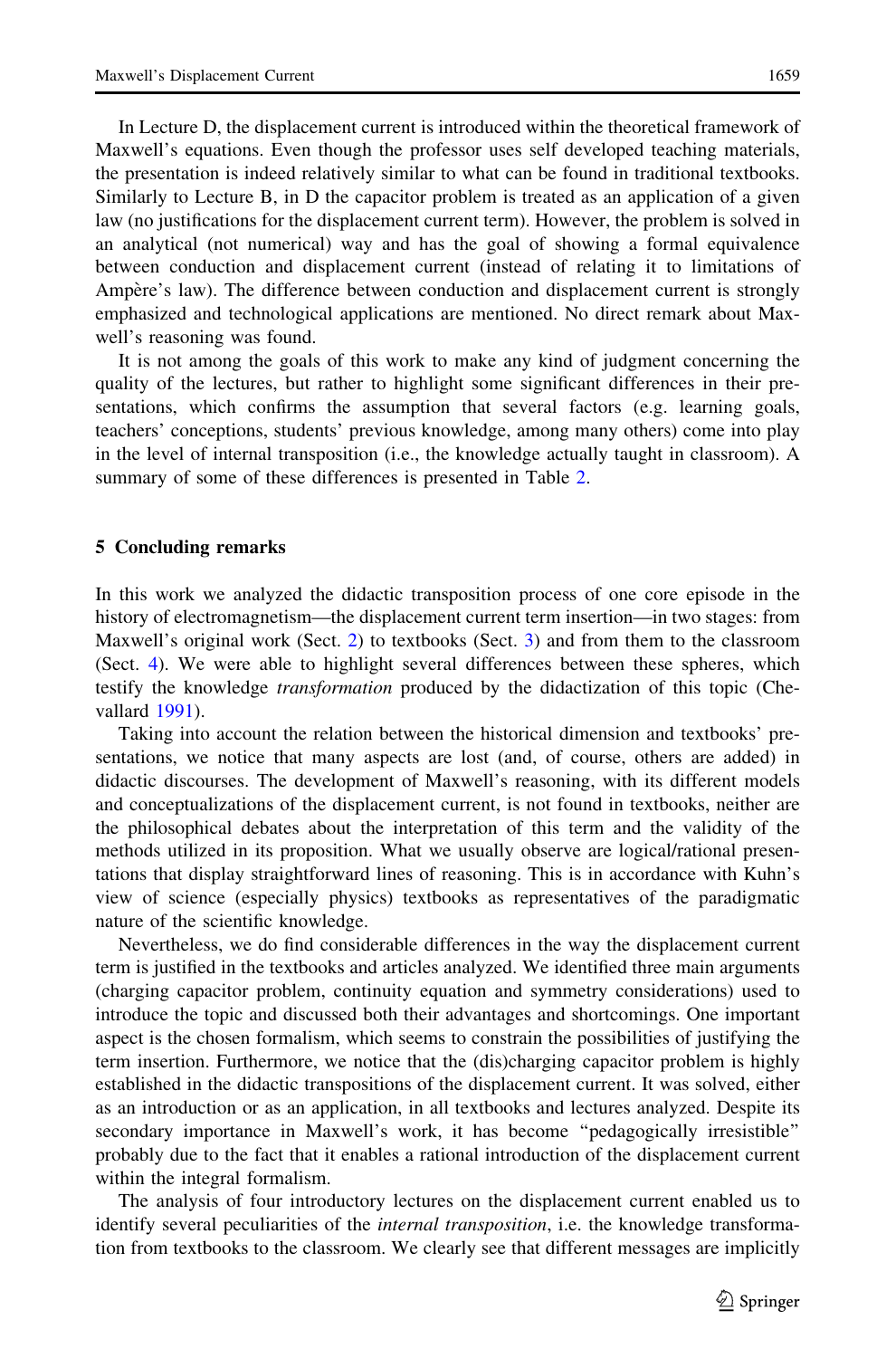<span id="page-23-0"></span>given and different aspects of this episode are stressed, which are probably related to different learning goals set by the lecturers. Although we may identify an overall similarity between their presentations and the ones found in textbooks, Lecture C appears to be an exception, mainly due to the professor's use of this episode to conduct epistemological discussions about the theory–experiment relation as well as other aspects related to the sociological character of physics, which are not commonly addressed in typical textbooks.

When comparing the teaching approaches (Sects. [3](#page-7-0) and [4\)](#page-15-0) with the nuances of the historical development of this concept (Sect. [2\)](#page-1-0), it is quite clear that focusing on the history of the displacement current would not fulfill the traditional goals of a course designed to teach engineers and science majors the products of science (context of the lectures analyzed). However, we might wonder what kind of influence would this historical knowledge have on the didactic discourse of a lecturer. In order to speculate in this direction, the notion of *epistemological surveillance* (Chevallard [1991](#page-24-0)) seems to be quite useful. Chevallard remarks that the didactical transposition is for the teacher:

[...] a tool that allows revised, take away, to question evidences, doubt about the simple ideas, abandon familiarity, hence misleading its object of study. In a word, is what enables exercising its epistemological surveillance. (Chevallard, [1991,](#page-24-0) p. 16)

In this sense, the *epistemological surveillance* involves one adopting a careful posture when speaking about the historical development of the knowledge that is being taught. This ability should allow professors/teachers not only to recognize oversimplifications, mythifications, distortions and mistakes in textbooks, but also to avoid incurring in them during their lectures. In the displacement current case, such posture would prevent oversimplified or inadvertent reference to Maxwell's reasoning.

This work has pointed out the enormous complexity involved in the teaching of a crucial topic of the electromagnetic theory. It presents a broad variety of possibilities to justify the need for its insertion—which is associated with Shulman's notion of Pedagogical Content Knowledge (Shulman, [1986](#page-24-0))—and gives an overview of some of the consequences of its didactization process—which should foster the development of an important ability called *epistemological surveillance* (Chevallard, [1991](#page-24-0)). These are both fundamental conditions for the development of an effective and well-informed physics education.

Acknowledgments The financial support provided by the Alexander von Humboldt Foundation to Ricardo Karam (postdoctoral fellowship) is greatly acknowledged. The authors are very grateful to the reviewers for their constructive suggestions and to the four professors who kindly allowed us to use their lectures for research purposes.

#### References

Allchin, D. (2004). Pseudohistory and pseudoscience. Science & Education, 13, 179–195.

- Bork, A. M. (1963). Maxwell, displacement current, and symmetry. American Journal of Physics, 31, 854–859.
- Bromberg, J. (1968). Maxwell's electrostatics. American Journal of Physics, 36, 142–151.
- Buchwald, J. (1988). From Maxwell to microphysics: Aspects of electromagnetic theory in the last quarter of the nineteenth century. Chicago: The University of Chicago Press.
- Buchwald, J. (1996). Mathematics in 19th century physics. Journal of the Center for Applied Computing, 9, 41–50.

Carver, T. R., & Rajhel, J. (1974). Direct ''literal'' demonstration of the effect of a displacement current. American Journal of Physics, 42, 246–249.

Chalmers, A. F. (1975). Maxwell and the displacement current. Physics Education, 10, 45–49.